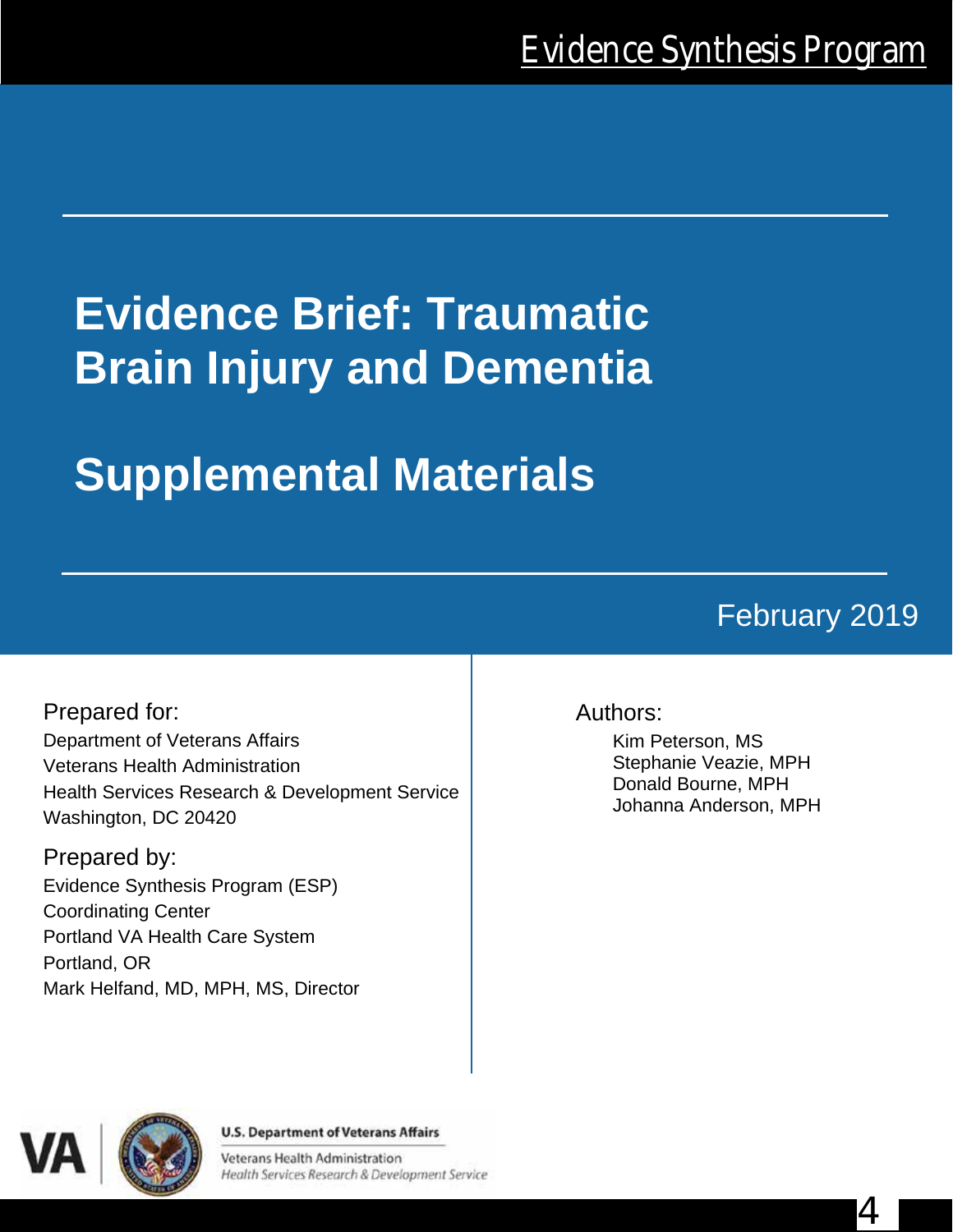**KK** 

 $\blacktriangleright$ 

## **TABLE OF CONTENTS**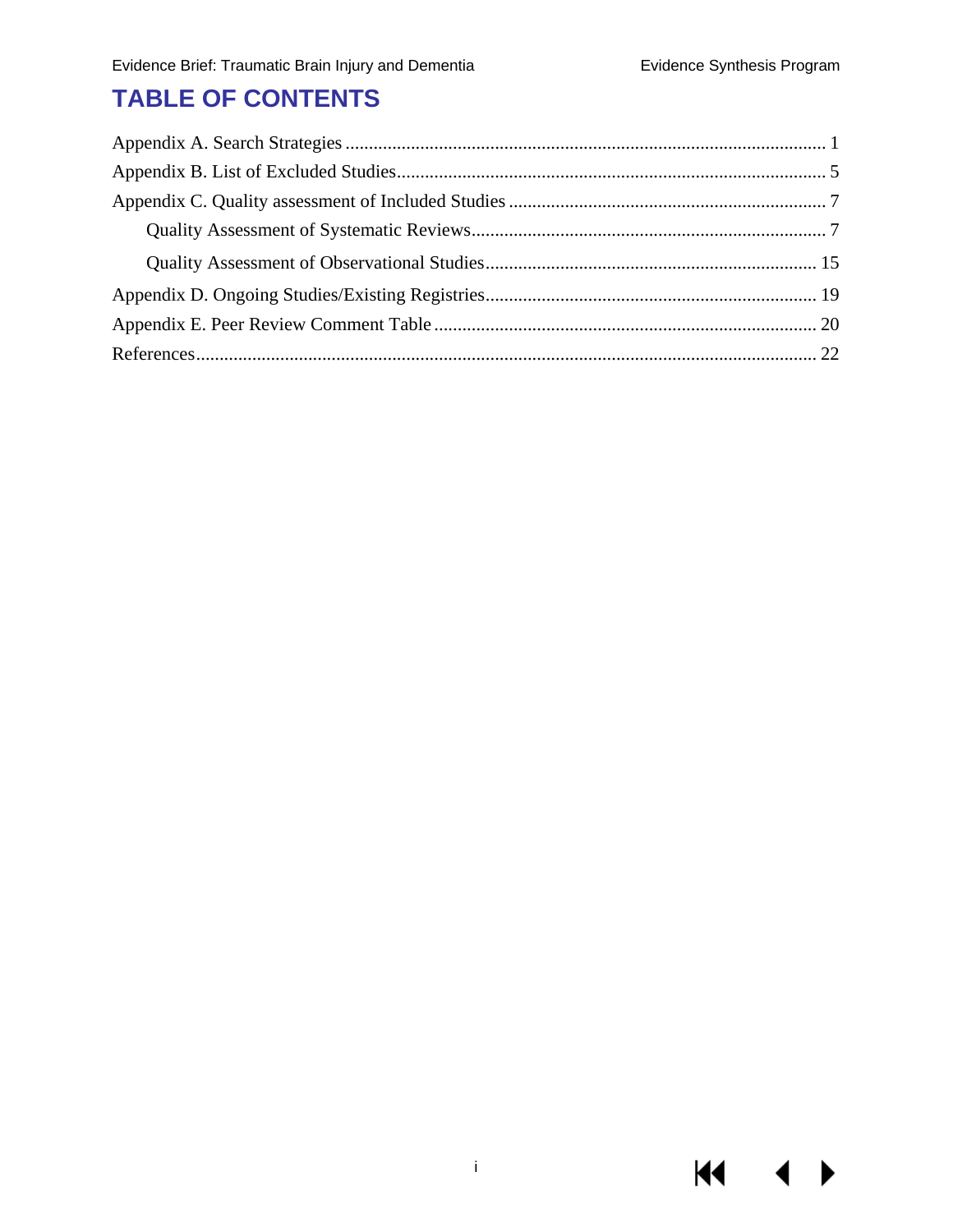## <span id="page-2-0"></span>**APPENDIX A. SEARCH STRATEGIES**

| Date Searched: 10/18/18                         | 1. Search for current systematic reviews                                                                                                                                                                                                                                                                                                                                                                                                                                                                                                                                                                                                                                                                                                                                                                                                                                                                                                                                                                                                                                                                                                                                                                                                                                                                                                                                                                                                                                                                                                                                                                                                                                                                                                                                                                                                                                                                                                                                                                                                                                                                                                                                                                                                                           |
|-------------------------------------------------|--------------------------------------------------------------------------------------------------------------------------------------------------------------------------------------------------------------------------------------------------------------------------------------------------------------------------------------------------------------------------------------------------------------------------------------------------------------------------------------------------------------------------------------------------------------------------------------------------------------------------------------------------------------------------------------------------------------------------------------------------------------------------------------------------------------------------------------------------------------------------------------------------------------------------------------------------------------------------------------------------------------------------------------------------------------------------------------------------------------------------------------------------------------------------------------------------------------------------------------------------------------------------------------------------------------------------------------------------------------------------------------------------------------------------------------------------------------------------------------------------------------------------------------------------------------------------------------------------------------------------------------------------------------------------------------------------------------------------------------------------------------------------------------------------------------------------------------------------------------------------------------------------------------------------------------------------------------------------------------------------------------------------------------------------------------------------------------------------------------------------------------------------------------------------------------------------------------------------------------------------------------------|
| <b>Sources:</b>                                 | <b>Strategy:</b>                                                                                                                                                                                                                                                                                                                                                                                                                                                                                                                                                                                                                                                                                                                                                                                                                                                                                                                                                                                                                                                                                                                                                                                                                                                                                                                                                                                                                                                                                                                                                                                                                                                                                                                                                                                                                                                                                                                                                                                                                                                                                                                                                                                                                                                   |
| <b>AHRQ</b>                                     | Search: dementia; Alzheimer's; traumatic brain injury; TBI; Veteran                                                                                                                                                                                                                                                                                                                                                                                                                                                                                                                                                                                                                                                                                                                                                                                                                                                                                                                                                                                                                                                                                                                                                                                                                                                                                                                                                                                                                                                                                                                                                                                                                                                                                                                                                                                                                                                                                                                                                                                                                                                                                                                                                                                                |
| <b>CADTH</b>                                    | Search: dementia; Alzheimer's; traumatic brain injury; TBI; Veteran                                                                                                                                                                                                                                                                                                                                                                                                                                                                                                                                                                                                                                                                                                                                                                                                                                                                                                                                                                                                                                                                                                                                                                                                                                                                                                                                                                                                                                                                                                                                                                                                                                                                                                                                                                                                                                                                                                                                                                                                                                                                                                                                                                                                |
| <b>NICE</b>                                     | Search: Veteran AND dementia; Veteran AND Alzheimer's; traumatic brain injury AND                                                                                                                                                                                                                                                                                                                                                                                                                                                                                                                                                                                                                                                                                                                                                                                                                                                                                                                                                                                                                                                                                                                                                                                                                                                                                                                                                                                                                                                                                                                                                                                                                                                                                                                                                                                                                                                                                                                                                                                                                                                                                                                                                                                  |
| (NHS Evidence)                                  | dementia; TBI AND dementia; traumatic brain injury AND Alzheimer's; TBI AND<br>Alzheimer's                                                                                                                                                                                                                                                                                                                                                                                                                                                                                                                                                                                                                                                                                                                                                                                                                                                                                                                                                                                                                                                                                                                                                                                                                                                                                                                                                                                                                                                                                                                                                                                                                                                                                                                                                                                                                                                                                                                                                                                                                                                                                                                                                                         |
| <b>NLM</b>                                      | Search: Veteran AND dementia; Veteran AND Alzheimer's; traumatic brain injury AND<br>dementia; TBI AND dementia; traumatic brain injury AND Alzheimer's; TBI AND<br>Alzheimer's                                                                                                                                                                                                                                                                                                                                                                                                                                                                                                                                                                                                                                                                                                                                                                                                                                                                                                                                                                                                                                                                                                                                                                                                                                                                                                                                                                                                                                                                                                                                                                                                                                                                                                                                                                                                                                                                                                                                                                                                                                                                                    |
| <b>ECRI Institute</b>                           | Search: Veteran AND dementia; Veteran AND Alzheimer's; traumatic brain injury AND<br>dementia; TBI AND dementia; traumatic brain injury AND Alzheimer's; TBI AND<br>Alzheimer's                                                                                                                                                                                                                                                                                                                                                                                                                                                                                                                                                                                                                                                                                                                                                                                                                                                                                                                                                                                                                                                                                                                                                                                                                                                                                                                                                                                                                                                                                                                                                                                                                                                                                                                                                                                                                                                                                                                                                                                                                                                                                    |
| VA Products:                                    | A. http://www.hsrd.research.va.gov/research/default.cfm                                                                                                                                                                                                                                                                                                                                                                                                                                                                                                                                                                                                                                                                                                                                                                                                                                                                                                                                                                                                                                                                                                                                                                                                                                                                                                                                                                                                                                                                                                                                                                                                                                                                                                                                                                                                                                                                                                                                                                                                                                                                                                                                                                                                            |
| VATAP, PBM,                                     | B. http://www.research.va.gov/research_topics/                                                                                                                                                                                                                                                                                                                                                                                                                                                                                                                                                                                                                                                                                                                                                                                                                                                                                                                                                                                                                                                                                                                                                                                                                                                                                                                                                                                                                                                                                                                                                                                                                                                                                                                                                                                                                                                                                                                                                                                                                                                                                                                                                                                                                     |
| HSR&D                                           | C. http://art.puget-sound.med.va.gov/default.cfm                                                                                                                                                                                                                                                                                                                                                                                                                                                                                                                                                                                                                                                                                                                                                                                                                                                                                                                                                                                                                                                                                                                                                                                                                                                                                                                                                                                                                                                                                                                                                                                                                                                                                                                                                                                                                                                                                                                                                                                                                                                                                                                                                                                                                   |
| publications, VA                                | Search: dementia; Alzheimer's; traumatic brain injury; TBI                                                                                                                                                                                                                                                                                                                                                                                                                                                                                                                                                                                                                                                                                                                                                                                                                                                                                                                                                                                                                                                                                                                                                                                                                                                                                                                                                                                                                                                                                                                                                                                                                                                                                                                                                                                                                                                                                                                                                                                                                                                                                                                                                                                                         |
| <b>ART Database</b>                             |                                                                                                                                                                                                                                                                                                                                                                                                                                                                                                                                                                                                                                                                                                                                                                                                                                                                                                                                                                                                                                                                                                                                                                                                                                                                                                                                                                                                                                                                                                                                                                                                                                                                                                                                                                                                                                                                                                                                                                                                                                                                                                                                                                                                                                                                    |
| MEDLINE:<br>Systematic<br><b>Reviews</b><br>KQ1 | Database: Ovid MEDLINE(R) and Epub Ahead of Print, In-Process & Other Non-<br>Indexed Citations, Daily and Versions(R) <1946 to October 17, 2018><br>Search Strategy:                                                                                                                                                                                                                                                                                                                                                                                                                                                                                                                                                                                                                                                                                                                                                                                                                                                                                                                                                                                                                                                                                                                                                                                                                                                                                                                                                                                                                                                                                                                                                                                                                                                                                                                                                                                                                                                                                                                                                                                                                                                                                              |
|                                                 | exp Veterans/ (14461)<br>1<br>$\overline{2}$<br>veteran\$.ti,ab,kw. (31720)<br>3<br>exp Veterans Health/ (1006)<br>(active duty or military or service member\$ or soldier\$ or national guard or<br>4<br>reserv\$).ti,ab,kw. (173489)<br>or/1-4 (202846)<br>5<br>6<br>exp Dementia/ (149164)<br>(dementia or Alzheimer\$).ti,ab, kw. (188667)<br>$\overline{7}$<br>8<br>6 or 7 (225955)<br>9<br>5 and 8 (2013)<br>10<br>(systematic review.ti. or meta-analysis.pt. or meta-analysis.ti. or systematic<br>literature review.ti. or this systematic review.tw. or pooling project.tw. or (systematic<br>review.ti,ab. and review.pt.) or meta synthesis.ti. or meta-analy*.ti. or integrative<br>review.tw. or integrative research review.tw. or rapid review.tw. or umbrella review.tw.<br>or consensus development conference.pt. or practice guideline.pt. or drug class<br>reviews.ti. or cochrane database syst rev.jn. or acp journal club.jn. or health technol<br>assess.jn. or evid rep technol assess summ.jn. or jbi database system rev implement<br>rep.jn. or (clinical guideline and management).tw. or ((evidence based.ti. or evidence-<br>based medicine/ or best practice*.ti. or evidence synthesis.ti,ab.) and (((review.pt. or<br>diseases category/ or behavior.mp.) and behavior mechanisms/) or therapeutics/ or<br>evaluation studies.pt. or validation studies.pt. or guideline.pt. or pmcbook.mp.)) or<br>(((systematic or systematically).tw. or critical.ti, ab. or study selection.tw. or<br>((predetermined or inclusion) and criteri*).tw. or exclusion criteri*.tw. or main outcome<br>measures.tw. or standard of care.tw. or standards of care.tw.) and ((survey or<br>surveys).ti,ab. or overview*.tw. or review.ti,ab. or reviews.ti,ab. or search*.tw. or<br>handsearch.tw. or analysis.ti. or critique.ti,ab. or appraisal.tw. or (reduction.tw. and<br>(risk/ or risk.tw.) and (death or recurrence).mp.)) and ((literature or articles or<br>publications or publication or bibliography or bibliographies or published).ti,ab. or<br>pooled data.tw. or unpublished.tw. or citation.tw. or citations.tw. or database.ti,ab. or<br>internet.ti,ab. or textbooks.ti,ab. or references.tw. or scales.tw. or papers.tw. or |

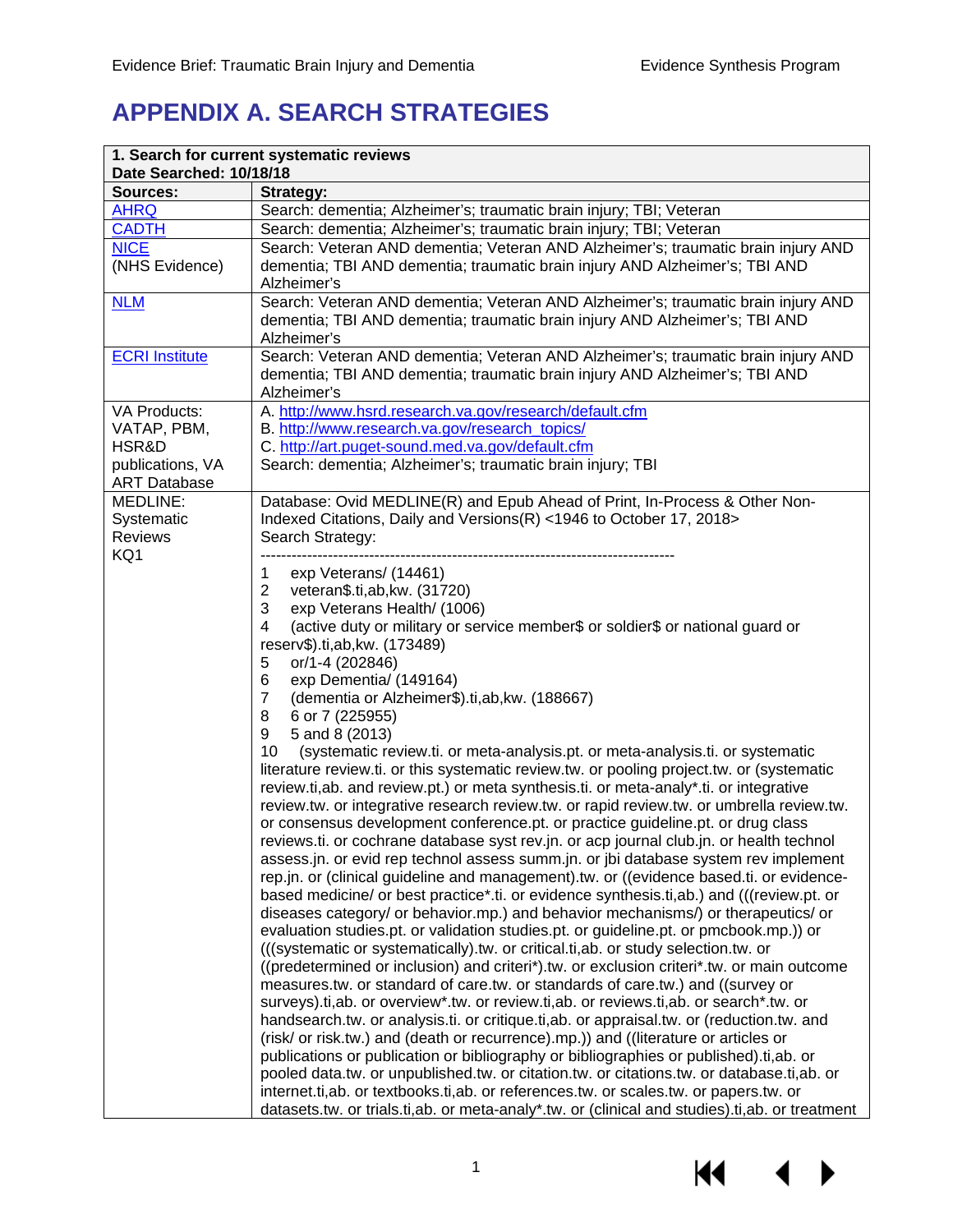|                           | outcome/ or treatment outcome.tw. or pmcbook.mp.))) not (letter or newspaper<br>article).pt. (326420)<br>11<br>9 and 10 (71)<br>12<br>limit 11 to english language (69)<br>**************************** |
|---------------------------|---------------------------------------------------------------------------------------------------------------------------------------------------------------------------------------------------------|
| PsycINFO:                 | Database: PsycINFO <1806 to October Week 2 2018>                                                                                                                                                        |
| Systematic                | Search Strategy:                                                                                                                                                                                        |
| <b>Reviews</b>            |                                                                                                                                                                                                         |
| KQ1                       | $\mathbf 1$<br>exp Veterans/ (11834)                                                                                                                                                                    |
|                           | $\overline{2}$<br>veteran\$.ti,ab,kw. (19086)<br>3<br>exp Veterans Health/ (0)                                                                                                                          |
|                           | (active duty or military or service member\$ or soldier\$ or national guard or<br>4                                                                                                                     |
|                           | reserv\$).ti,ab,kw. (4302981)                                                                                                                                                                           |
|                           | or/1-4 (4303324)<br>5                                                                                                                                                                                   |
|                           | 6<br>exp Dementia/ (70632)                                                                                                                                                                              |
|                           | $\overline{7}$<br>(dementia or Alzheimer\$).ti,ab, kw. (89329)                                                                                                                                          |
|                           | 8<br>6 or 7 (92597)<br>9<br>5 and 8 (91857)                                                                                                                                                             |
|                           | 10<br>(systematic review.ti. or meta-analysis.pt. or meta-analysis.ti. or systematic                                                                                                                    |
|                           | literature review.ti. or this systematic review.tw. or pooling project.tw. or (systematic                                                                                                               |
|                           | review.ti,ab. and review.pt.) or meta synthesis.ti. or meta-analy*.ti. or integrative                                                                                                                   |
|                           | review.tw. or integrative research review.tw. or rapid review.tw. or umbrella review.tw.                                                                                                                |
|                           | or consensus development conference.pt. or practice guideline.pt. or drug class<br>reviews.ti. or cochrane database syst rev.jn. or acp journal club.jn. or health technol                              |
|                           | assess.jn. or evid rep technol assess summ.jn. or jbi database system rev implement                                                                                                                     |
|                           | rep.jn. or (clinical guideline and management).tw. or ((evidence based.ti. or evidence-                                                                                                                 |
|                           | based medicine/ or best practice*.ti. or evidence synthesis.ti,ab.) and (((review.pt. or                                                                                                                |
|                           | diseases category/ or behavior.mp.) and behavior mechanisms/) or therapeutics/ or                                                                                                                       |
|                           | evaluation studies.pt. or validation studies.pt. or guideline.pt. or pmcbook.mp.)) or<br>(((systematic or systematically).tw. or critical.ti, ab. or study selection.tw. or                             |
|                           | ((predetermined or inclusion) and criteri*).tw. or exclusion criteri*.tw. or main outcome                                                                                                               |
|                           | measures.tw. or standard of care.tw. or standards of care.tw.) and ((survey or                                                                                                                          |
|                           | surveys).ti,ab. or overview*.tw. or review.ti,ab. or reviews.ti,ab. or search*.tw. or                                                                                                                   |
|                           | handsearch.tw. or analysis.ti. or critique.ti,ab. or appraisal.tw. or (reduction.tw. and                                                                                                                |
|                           | (risk/ or risk.tw.) and (death or recurrence).mp.)) and ((literature or articles or                                                                                                                     |
|                           | publications or publication or bibliography or bibliographies or published).ti,ab. or<br>pooled data.tw. or unpublished.tw. or citation.tw. or citations.tw. or database.ti,ab. or                      |
|                           | internet.ti,ab. or textbooks.ti,ab. or references.tw. or scales.tw. or papers.tw. or                                                                                                                    |
|                           | datasets.tw. or trials.ti,ab. or meta-analy*.tw. or (clinical and studies).ti,ab. or treatment                                                                                                          |
|                           | outcome/ or treatment outcome.tw. or pmcbook.mp.))) not (letter or newspaper                                                                                                                            |
|                           | article).pt. (116195)                                                                                                                                                                                   |
|                           | 9 and 10 (3125)<br>11                                                                                                                                                                                   |
|                           | 12<br>limit 11 to english language (2927)<br>13<br>((prevalence or frequency or cause\$ or incidence) adj6 (dementia or                                                                                 |
|                           | Alzheimer\$)).ti,ab. (5761)                                                                                                                                                                             |
|                           | 12 and 13 (263)<br>14                                                                                                                                                                                   |
|                           |                                                                                                                                                                                                         |
|                           | ****************************                                                                                                                                                                            |
| Cochrane                  | Database: EBM Reviews - Cochrane Database of Systematic Reviews <2005 to                                                                                                                                |
| Database of<br>Systematic | October 17, 2018><br>Search Strategy:                                                                                                                                                                   |
| <b>Reviews</b>            |                                                                                                                                                                                                         |
| KQ1                       | veteran\$.ti,ab,kw. (4)<br>1                                                                                                                                                                            |
|                           | (active duty or military or service member\$ or soldier\$ or national guard or<br>$\overline{2}$                                                                                                        |
|                           | reserv\$).ti,ab,kw. (51)                                                                                                                                                                                |

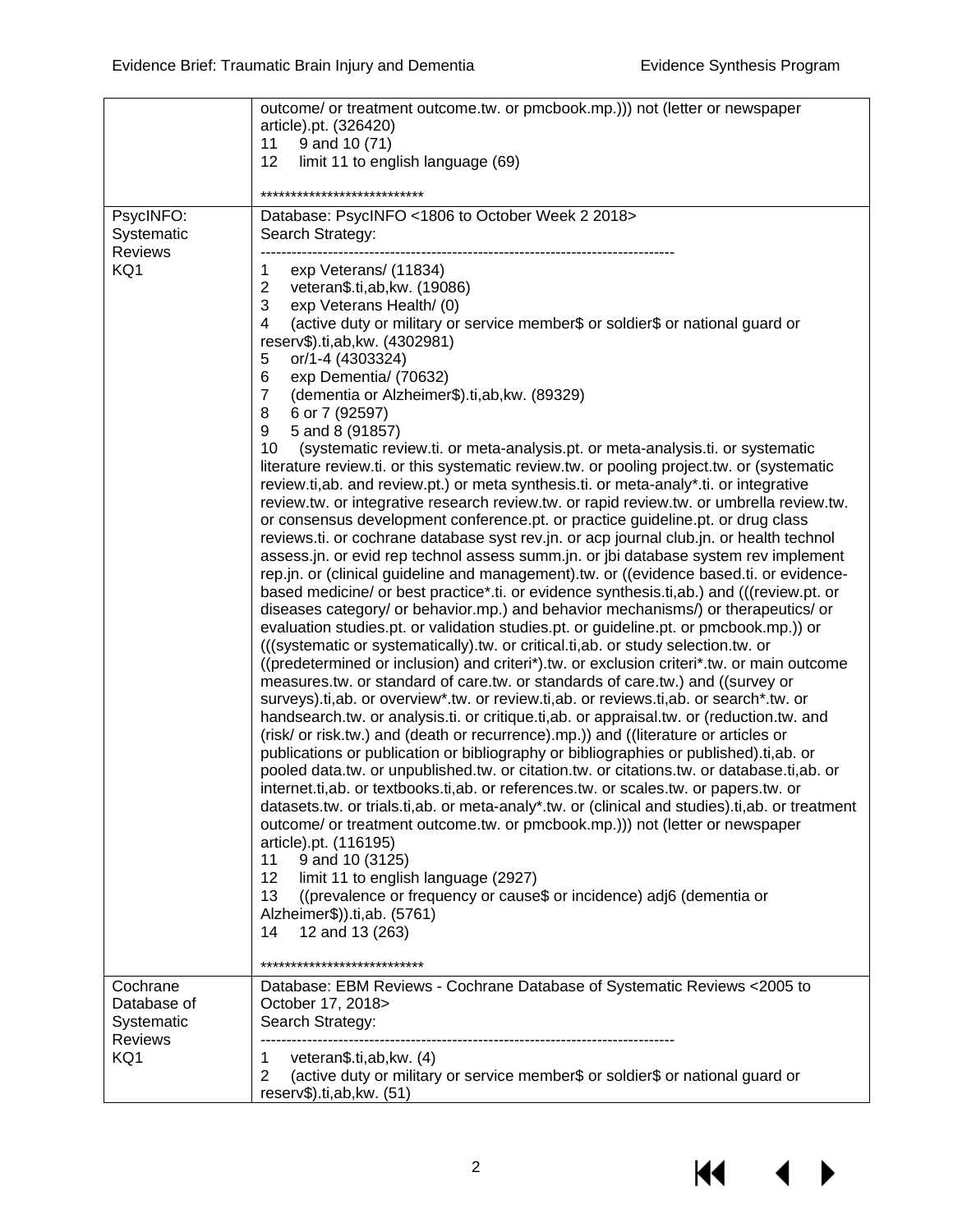|                                               | 1 or $2(54)$<br>(dementia or Alzheimer\$).ti,ab, kw. (222)<br>4<br>3 and 4 $(0)$<br>5<br>*************************** |
|-----------------------------------------------|----------------------------------------------------------------------------------------------------------------------|
| <b>Systematic</b><br><b>Reviews (Journal)</b> | Search: dementia; Alzheimer's; traumatic brain injury; TBI; Veteran                                                  |

| 2. Systematic reviews currently under development (forthcoming reviews & protocols)<br>Date Searched: 10/18/18 |                                                                                                                                                                                 |  |  |
|----------------------------------------------------------------------------------------------------------------|---------------------------------------------------------------------------------------------------------------------------------------------------------------------------------|--|--|
| Sources:                                                                                                       | Strategy:                                                                                                                                                                       |  |  |
| <b>PROSPERO</b><br>(SR registry)                                                                               | Search: Veteran AND dementia; Veteran AND Alzheimer's; traumatic brain injury AND<br>dementia; TBI AND dementia; traumatic brain injury AND Alzheimer's; TBI AND<br>Alzheimer's |  |  |
| <b>DoPHER</b><br>(SR Protocols)                                                                                | Search: dementia; Alzheimer's; traumatic brain injury; TBI; Veteran                                                                                                             |  |  |

| 3. Current Guidelines<br>Date Searched: 10/18/18 |                                                                    |  |  |  |
|--------------------------------------------------|--------------------------------------------------------------------|--|--|--|
| Sources:                                         | Strategy:                                                          |  |  |  |
| <b>VA/DoD Clinical</b>                           | <b>Relevant Results:</b>                                           |  |  |  |
| Practice                                         | Management of Concussion-mild Traumatic Brain Injury (mTBI) (2016) |  |  |  |
| <b>Guidelines</b>                                |                                                                    |  |  |  |

|                                       | 4. Current primary literature<br>Date Searched: 10/18/18                                                                                                                                                                       |  |  |  |  |  |
|---------------------------------------|--------------------------------------------------------------------------------------------------------------------------------------------------------------------------------------------------------------------------------|--|--|--|--|--|
| Sources:                              | <b>Strategy:</b>                                                                                                                                                                                                               |  |  |  |  |  |
| MEDLINE:<br>non SR<br>KQ <sub>2</sub> | Database: Ovid MEDLINE(R) and Epub Ahead of Print, In-Process & Other Non-<br>Indexed Citations, Daily and Versions(R) <1946 to October 17, 2018><br>Search Strategy:                                                          |  |  |  |  |  |
|                                       | (((traumatic brain injury or TBI) and (onset or early-onset)) adj6 (dementia or<br>Alzheimer\$)).mp. (67)<br>limit 1 to english language (66)<br>$\overline{2}$<br>3<br>limit 2 to humans (46)<br>**************************** |  |  |  |  |  |
| <b>PsycINFO</b><br>KQ <sub>2</sub>    | Database: PsycINFO <1806 to October Week 2 2018><br>Search Strategy:                                                                                                                                                           |  |  |  |  |  |
|                                       | (((traumatic brain injury or TBI) and (onset or early-onset)) adj6 (dementia or<br>Alzheimer\$)).mp. (49)<br>limit 1 to english language (48)<br>2<br>***************************                                              |  |  |  |  |  |
| <b>CCRCT</b>                          | Database: EBM Reviews - Cochrane Central Register of Controlled Trials <june 2018=""><br/>Search Strategy:</june>                                                                                                              |  |  |  |  |  |
|                                       | (((traumatic brain injury or TBI) and (onset or early-onset)) adj6 (dementia or<br>Alzheimer\$)).mp. (5)<br>limit 1 to english language (2)<br>2<br>***************************                                                |  |  |  |  |  |
| Google Scholar                        | Search: prevalence of dementia in veterans; prevalence of Alzheimer's in veterans;<br>dementia risk in Veterans; Alzheimer's risk in Veterans; traumatic brain injury AND                                                      |  |  |  |  |  |

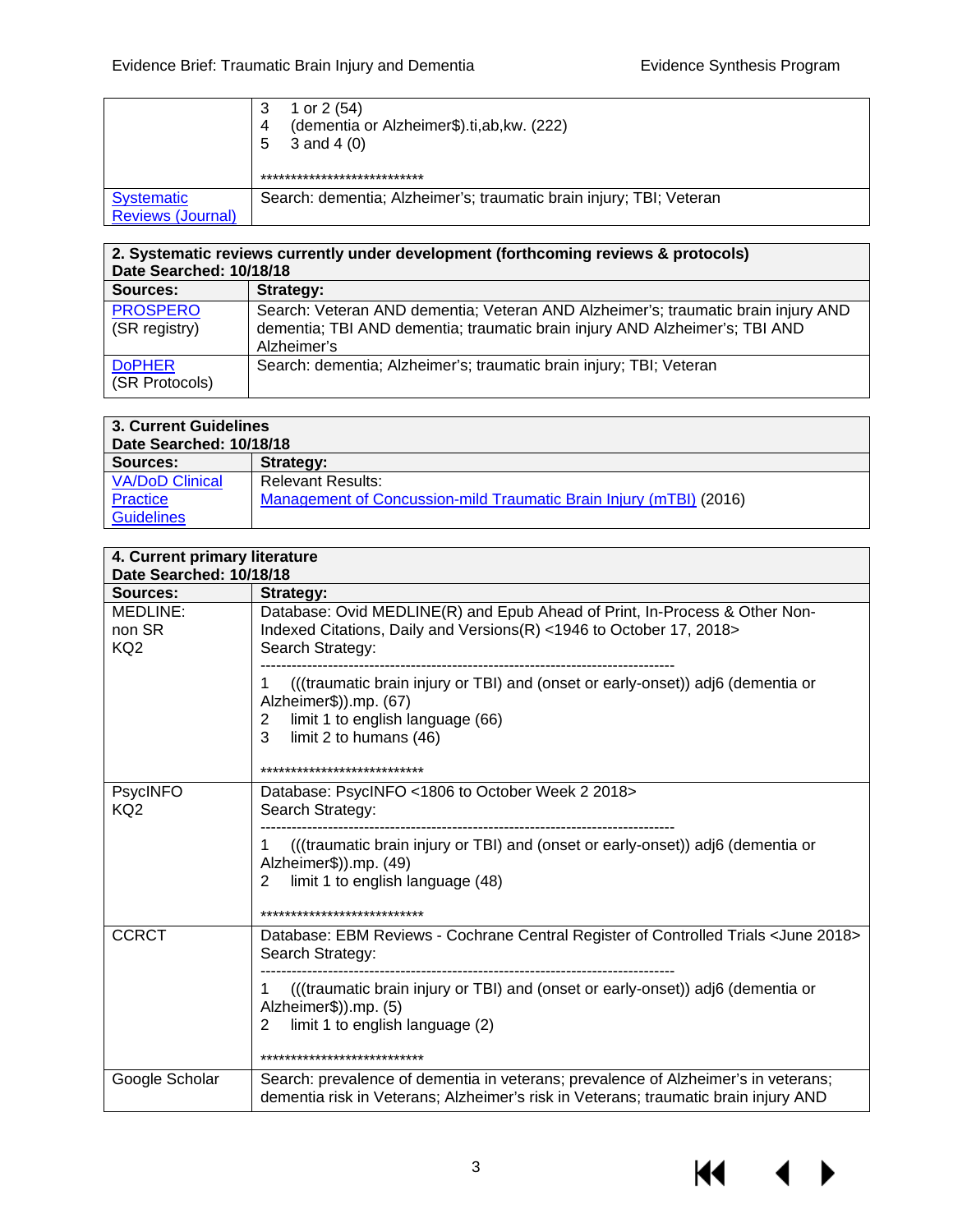KI I

| dementia; TBI AND dementia; traumatic brain injury AND Alzheimer's; TBI AND |
|-----------------------------------------------------------------------------|
| Alzheimer's (limited review to first 500 results)                           |

| 5. Supplemental Searching<br>Date Searched: 10/18/18 |                                                                                                                                                                                                                                                                                                                                                                                                                                                                                                                                                                                                                                                                                                                                                                                                                                                                                                                                                                                                                                                                                                                                                                                                                                                                                                                                                                                                                                                                                                                                                                                                                                                                                                                                                                                                                                                                                                                                                                                                                                                                                                                                                                                                                                                                                                                                                                                                                                                                 |  |  |  |
|------------------------------------------------------|-----------------------------------------------------------------------------------------------------------------------------------------------------------------------------------------------------------------------------------------------------------------------------------------------------------------------------------------------------------------------------------------------------------------------------------------------------------------------------------------------------------------------------------------------------------------------------------------------------------------------------------------------------------------------------------------------------------------------------------------------------------------------------------------------------------------------------------------------------------------------------------------------------------------------------------------------------------------------------------------------------------------------------------------------------------------------------------------------------------------------------------------------------------------------------------------------------------------------------------------------------------------------------------------------------------------------------------------------------------------------------------------------------------------------------------------------------------------------------------------------------------------------------------------------------------------------------------------------------------------------------------------------------------------------------------------------------------------------------------------------------------------------------------------------------------------------------------------------------------------------------------------------------------------------------------------------------------------------------------------------------------------------------------------------------------------------------------------------------------------------------------------------------------------------------------------------------------------------------------------------------------------------------------------------------------------------------------------------------------------------------------------------------------------------------------------------------------------|--|--|--|
| <b>Sources:</b>                                      | Strategy:                                                                                                                                                                                                                                                                                                                                                                                                                                                                                                                                                                                                                                                                                                                                                                                                                                                                                                                                                                                                                                                                                                                                                                                                                                                                                                                                                                                                                                                                                                                                                                                                                                                                                                                                                                                                                                                                                                                                                                                                                                                                                                                                                                                                                                                                                                                                                                                                                                                       |  |  |  |
| MEDLINE:<br>KQ1                                      | Database: Ovid MEDLINE(R) and Epub Ahead of Print, In-Process & Other Non-<br>Indexed Citations, Daily and Versions(R) <1946 to December 06, 2018><br>Search Strategy:                                                                                                                                                                                                                                                                                                                                                                                                                                                                                                                                                                                                                                                                                                                                                                                                                                                                                                                                                                                                                                                                                                                                                                                                                                                                                                                                                                                                                                                                                                                                                                                                                                                                                                                                                                                                                                                                                                                                                                                                                                                                                                                                                                                                                                                                                          |  |  |  |
|                                                      | 1<br>exp Dementia/ (149916)<br>$\overline{2}$<br>(dementia or Alzheimer\$).ti,ab, kw. (190779)<br>3<br>1 or 2 (228177)<br>$\overline{4}$<br>prevalence.ti,ab,kw. (551575)<br>5<br>exp PREVALENCE/ (260209)<br>6<br>4 or 5 (630516)<br>$\overline{7}$<br>(systematic review.ti. or meta-analysis.pt. or meta-analysis.ti. or systematic<br>literature review.ti. or this systematic review.tw. or pooling project.tw. or (systematic<br>review.ti,ab. and review.pt.) or meta synthesis.ti. or meta-analy*.ti. or integrative<br>review.tw. or integrative research review.tw. or rapid review.tw. or umbrella review.tw.<br>or consensus development conference.pt. or practice guideline.pt. or drug class<br>reviews.ti. or cochrane database syst rev.jn. or acp journal club.jn. or health technol<br>assess.jn. or evid rep technol assess summ.jn. or jbi database system rev implement<br>rep.jn. or (clinical guideline and management).tw. or ((evidence based.ti. or evidence-<br>based medicine/ or best practice*.ti. or evidence synthesis.ti,ab.) and (((review.pt. or<br>diseases category/ or behavior.mp.) and behavior mechanisms/) or therapeutics/ or<br>evaluation studies.pt. or validation studies.pt. or guideline.pt. or pmcbook.mp.)) or<br>(((systematic or systematically).tw. or critical.ti, ab. or study selection.tw. or<br>((predetermined or inclusion) and criteri*).tw. or exclusion criteri*.tw. or main outcome<br>measures.tw. or standard of care.tw. or standards of care.tw.) and ((survey or<br>surveys).ti,ab. or overview*.tw. or review.ti,ab. or reviews.ti,ab. or search*.tw. or<br>handsearch.tw. or analysis.ti. or critique.ti,ab. or appraisal.tw. or (reduction.tw. and<br>(risk/ or risk.tw.) and (death or recurrence).mp.)) and ((literature or articles or<br>publications or publication or bibliography or bibliographies or published).ti,ab. or<br>pooled data.tw. or unpublished.tw. or citation.tw. or citations.tw. or database.ti,ab. or<br>internet.ti,ab. or textbooks.ti,ab. or references.tw. or scales.tw. or papers.tw. or<br>datasets.tw. or trials.ti,ab. or meta-analy*.tw. or (clinical and studies).ti,ab. or treatment<br>outcome/ or treatment outcome.tw. or pmcbook.mp.))) not (letter or newspaper<br>article).pt. (331841)<br>8<br>3 and 6 and 7 (565)<br>limit 8 to english language (541)<br>9<br>10<br>limit 9 to yr="2016 - Current" (170)<br>*************************** |  |  |  |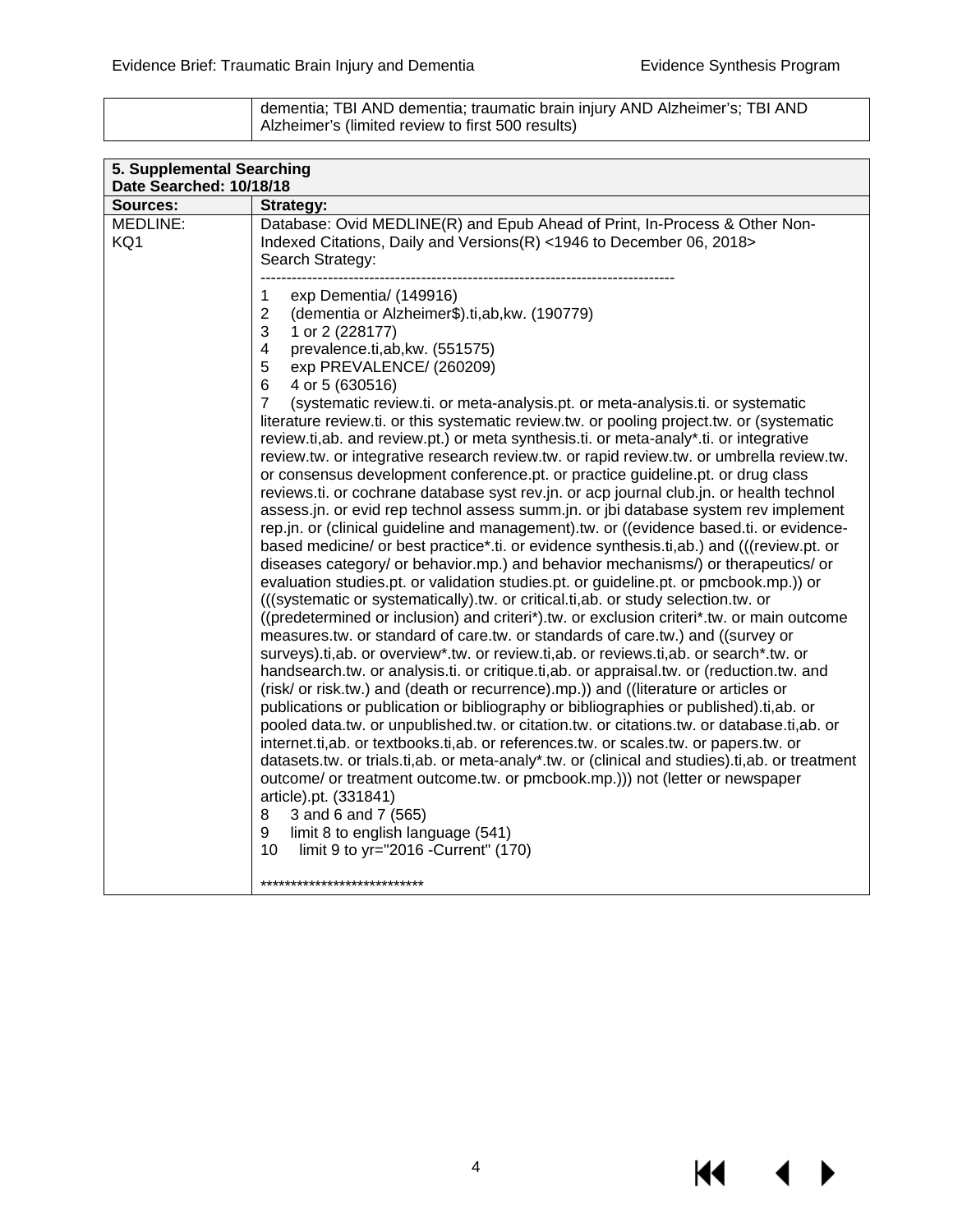## <span id="page-6-0"></span>**APPENDIX B. LIST OF EXCLUDED STUDIES**

Exclude reasons:  $1 =$  Ineligible population,  $2 =$  Ineligible intervention,  $3 =$  Ineligible comparator, 4 = Ineligible outcome, 5 = Ineligible setting (*eg,* inpatient), 6 = Ineligible study design (*eg,* case report, qualitative methods), 7 = Ineligible publication type (*eg,* abstract, editorial, letter, narrative review, *etc*) 8 = Outdated or ineligible systematic review, 9 = Non-English language,  $10 =$  Critique or rebuttal of paper

| #   | <b>Citation</b>                                                                                                                                                                                                                                                                                      | <b>Exclude</b><br>reason |
|-----|------------------------------------------------------------------------------------------------------------------------------------------------------------------------------------------------------------------------------------------------------------------------------------------------------|--------------------------|
| 1.  | Blakemore A, Kenning C, Mirza N, Daker-White G, Panagioti M, Waheed W.<br>Dementia in UK South Asians: a scoping review of the literature. BMJ Open.<br>2018;8(4):e020290.                                                                                                                           | E <sub>6</sub>           |
| 2.  | Brayne C. Traumatic brain injury and dementia. The Lancet Psychiatry.<br>2018;5(5):383-384.                                                                                                                                                                                                          | E7                       |
| 3.  | Elder GA. Update on TBI and cognitive impairment in military veterans. Curr<br>Neurol Neurosci Rep. 2015;15(10):68.                                                                                                                                                                                  | E7                       |
| 4.  | Gardner RC, Yaffe K. Traumatic brain injury may increase risk of young onset<br>dementia. Annals of Neurology. 2014;75(3):339-341.                                                                                                                                                                   | E7                       |
| 5.  | Kenney K, Diaz-Arrastia R. Risk of dementia outcomes associated with traumatic<br>brain injury during military service. JAMA Neurol. 2018.                                                                                                                                                           | E7                       |
| 6.  | Kiejna A, Frydecka D, Adamowski T, et al. Epidemiological studies of cognitive<br>impairment and dementia across eastern and middle European countries<br>(epidemiology of dementia in eastern and middle European countries).<br>International Journal of Geriatric Psychiatry. 2011;26(2):111-117. | E7                       |
| 7.  | Kiraly M, Kiraly SJ. Traumatic brain injury and delayed sequelae: a review--<br>traumatic brain injury and mild traumatic brain injury (concussion) are precursors<br>to later-onset brain disorders, including early-onset dementia.<br>Thescientificworldjournal. 2007;7:1768-1776.                | E7                       |
| 8.  | Lang L, Clifford A, Wei L, et al. Prevalence and determinants of undetected<br>dementia in the community: a systematic literature review and a meta-analysis.<br>BMJ Open. 2017;7(2):e011146.                                                                                                        | E1                       |
| 9.  | Li Y, Li Y, Li X, et al. Head injury as a risk factor for dementia and Alzheimer's<br>disease: A systematic review and meta-analysis of 32 observational studies.<br>PLoS One. 2017;12(1):e0169650.                                                                                                  | E <sub>4</sub>           |
| 10. | LoBue C, Cullum C, Didehbani N, et al. Neurodegenerative dementias after<br>traumatic brain injury. The Journal of Neuropsychiatry and Clinical<br>Neurosciences. 2018;30(1):7-13.                                                                                                                   | E7                       |
| 11. | McKee AC, Robinson ME. Military-related traumatic brain injury and<br>neurodegeneration. Alzheimers Dement. 2014;10(3 Suppl):S242-253.                                                                                                                                                               | E7                       |
| 12. | Prince M, Ali GC, Guerchet M, Prina AM, Albanese E, Wu YT. Recent global<br>trends in the prevalence and incidence of dementia, and survival with dementia.<br>Alzheimer's Research & Therapy. 2016;8(1):23.                                                                                         | E <sub>4</sub>           |
| 13. | Sansoni J, Duncan C, Grootemaat P, Capell J, Samsa P, Westera A. Younger<br>onset dementia. American Journal of Alzheimer's Disease & Other Dementias.<br>2016;31(8):693-705.                                                                                                                        | E4                       |
| 14. | Stephan BCM, Birdi R, Tang EYH, et al. Secular trends in dementia prevalence<br>and incidence worldwide: a systematic review. Journal of Alzheimer's Disease.<br>2018;66(2):653-680.                                                                                                                 | E4                       |
| 15. | Weiner MW, Harvey D, Hayes J, et al. Effects of traumatic brain injury and                                                                                                                                                                                                                           | E4                       |

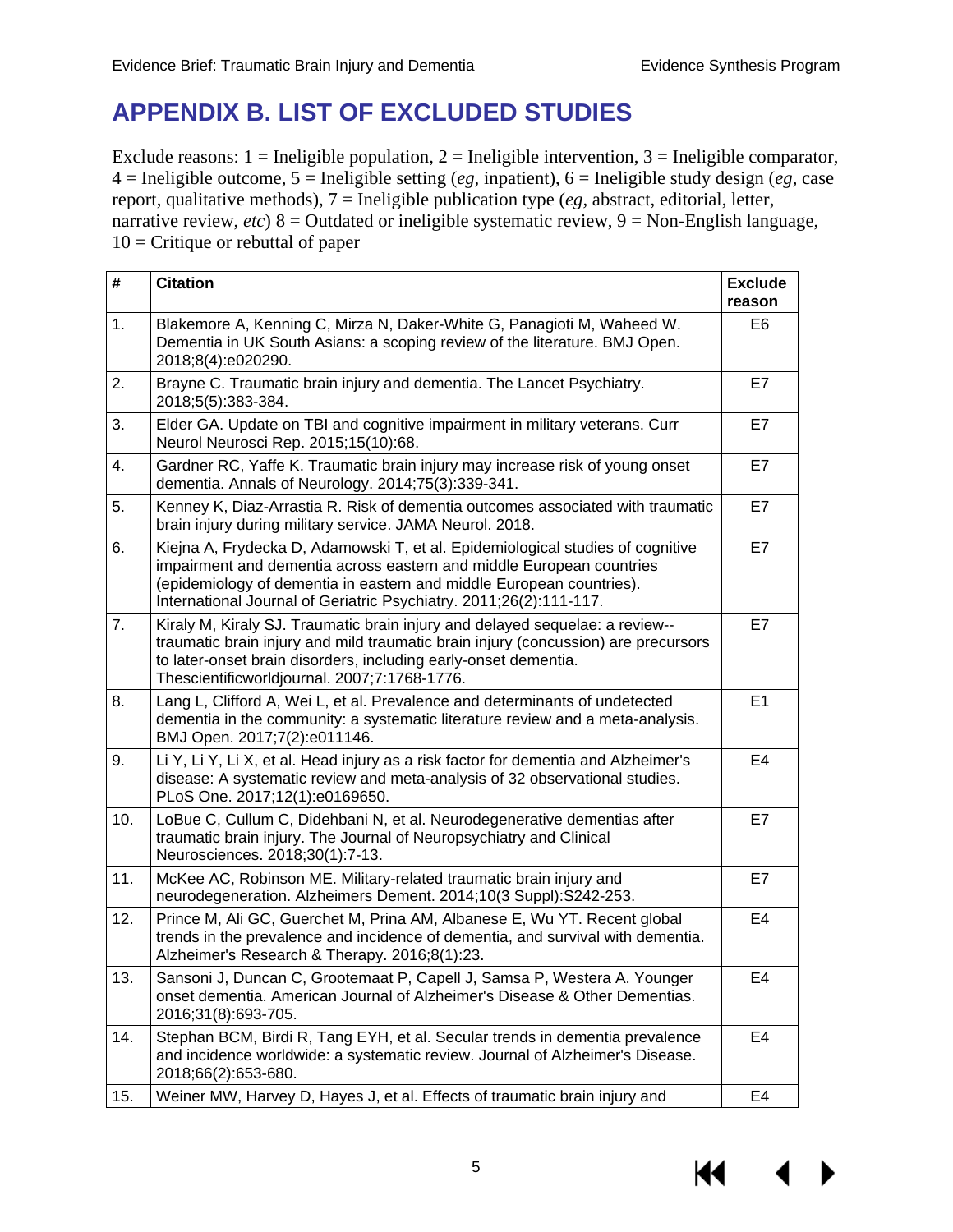$M \rightarrow$ 

|     | <b>Citation</b>                                                                                                                                                                                                                                                                                         | <b>Exclude</b><br>reason |
|-----|---------------------------------------------------------------------------------------------------------------------------------------------------------------------------------------------------------------------------------------------------------------------------------------------------------|--------------------------|
|     | posttraumatic stress disorder on development of Alzheimer's disease in Vietnam<br>veterans using the Alzheimer's disease neuroimaging initiative: Preliminary<br>report. Alzheimers Dement (NY). 2017;3(2):177-188.                                                                                     |                          |
| 16. | Weiner MW, Veitch DP, Hayes J, et al. Effects of traumatic brain injury and<br>posttraumatic stress disorder on Alzheimer's disease in veterans, using the<br>Alzheimer's disease neuroimaging initiative. Alzheimer's & dementia: the journal<br>of the Alzheimer's Association. 2014;10(3):S226-S235. | E7                       |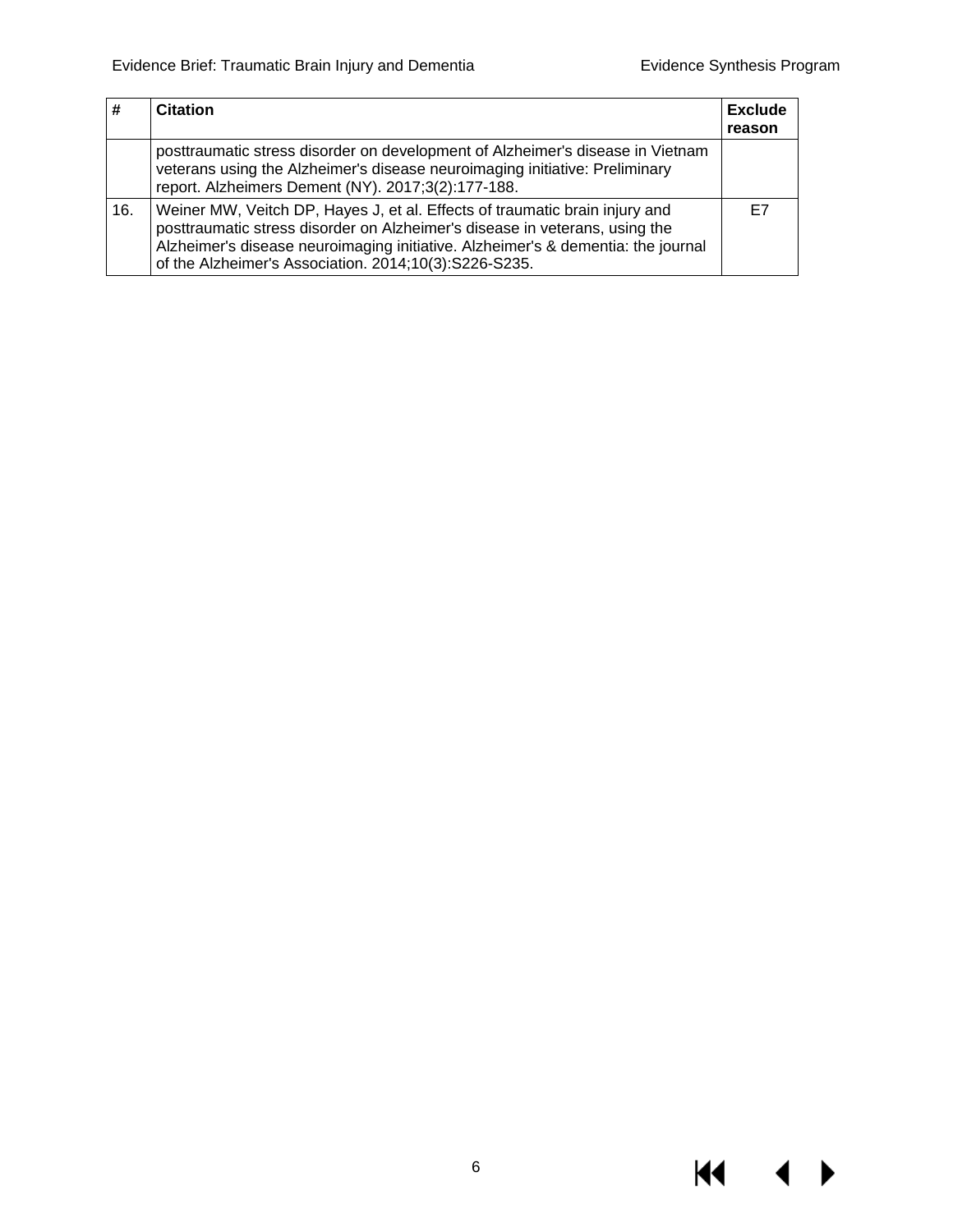## **APPENDIX C. QUALITY ASSESSMENT OF INCLUDED STUDIES**

#### **Quality Assessment of Systematic Reviews**

AMSTAR 2 Tool1

#### **Williamson 20182**

#### 1. Did the research questions and inclusion criteria for the review include the components of PICO?

<span id="page-8-1"></span><span id="page-8-0"></span>

|               | For Yes: |                          | Optional (recommended)  |                |  |
|---------------|----------|--------------------------|-------------------------|----------------|--|
|               |          | $\mathbf{Z}'$ Population | Timeframe for follow-up | Yes            |  |
| $(NA)$ $\Box$ |          | Intervention             |                         | N <sub>o</sub> |  |
| (NA)          |          | Comparator group         |                         |                |  |
|               |          | Outcome                  |                         |                |  |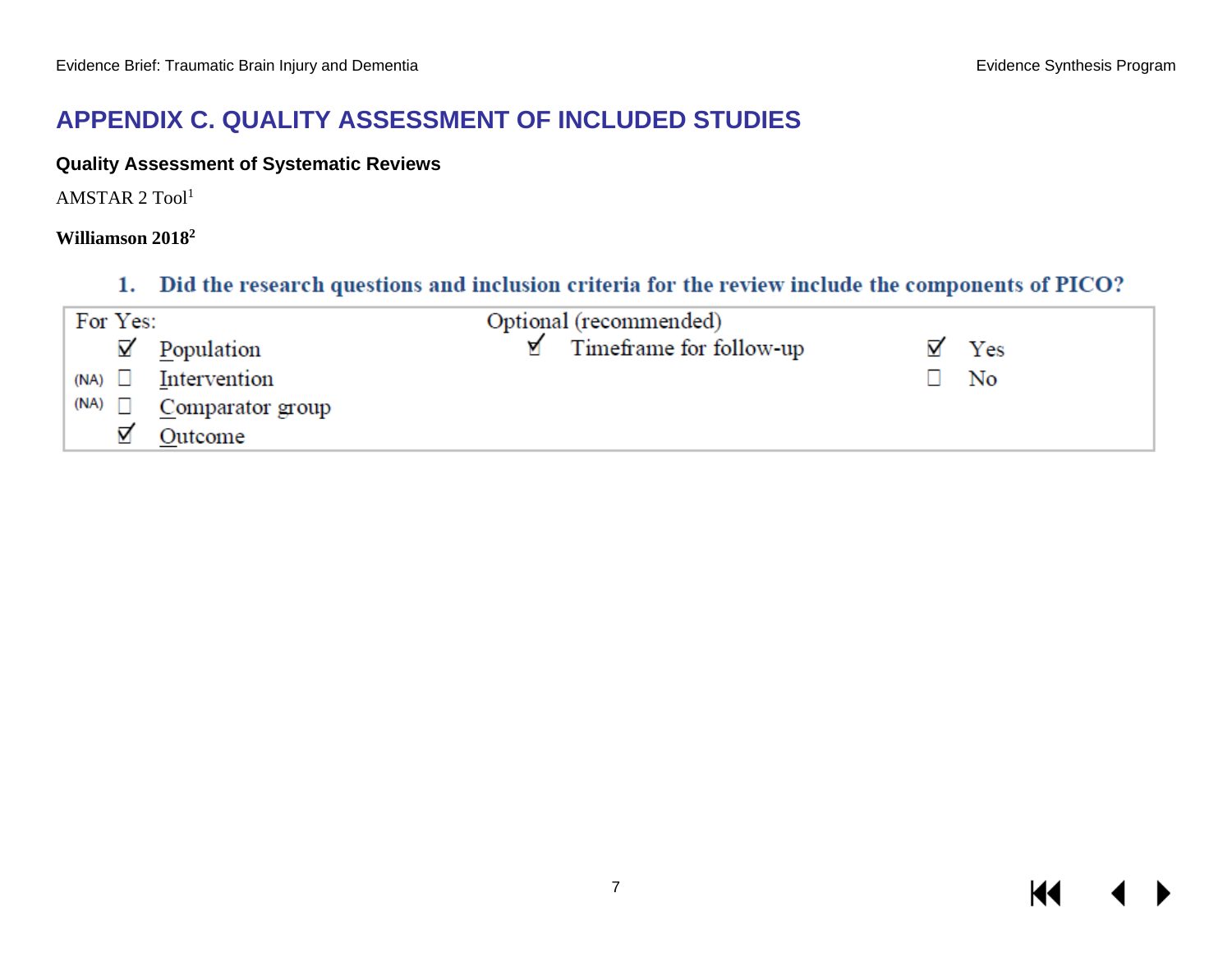2. Did the report of the review contain an explicit statement that the review methods were established prior to the conduct of the review and did the report justify any significant deviations from the protocol?

| For Partial Yes:<br>The authors state that they had a written<br>protocol or guide that included ALL the<br>following: | For Yes:<br>As for partial yes, plus the protocol<br>should be registered and should also<br>have specified:                                                           |                                      |
|------------------------------------------------------------------------------------------------------------------------|------------------------------------------------------------------------------------------------------------------------------------------------------------------------|--------------------------------------|
| review question(s)<br>a search strategy<br>inclusion/exclusion criteria<br>a risk of bias assessment                   | a meta-analysis/synthesis plan,<br>if appropriate, and<br>a plan for investigating causes<br>of heterogeneity<br>justification for any deviations<br>from the protocol | Yes<br>Partial Yes<br>$\overline{N}$ |

#### 3. Did the review authors explain their selection of the study designs for inclusion in the review?

| For Yes, the review should satisfy ONE of the following:      |              |
|---------------------------------------------------------------|--------------|
| $\Box$ <i>Explanation for including only RCTs</i>             | $\nabla$ Yes |
| $\boxtimes$ OR <i>Explanation for</i> including only NRSI     | $\Box$ No    |
| $\Box$ OR <i>Explanation for including both RCTs and NRSI</i> |              |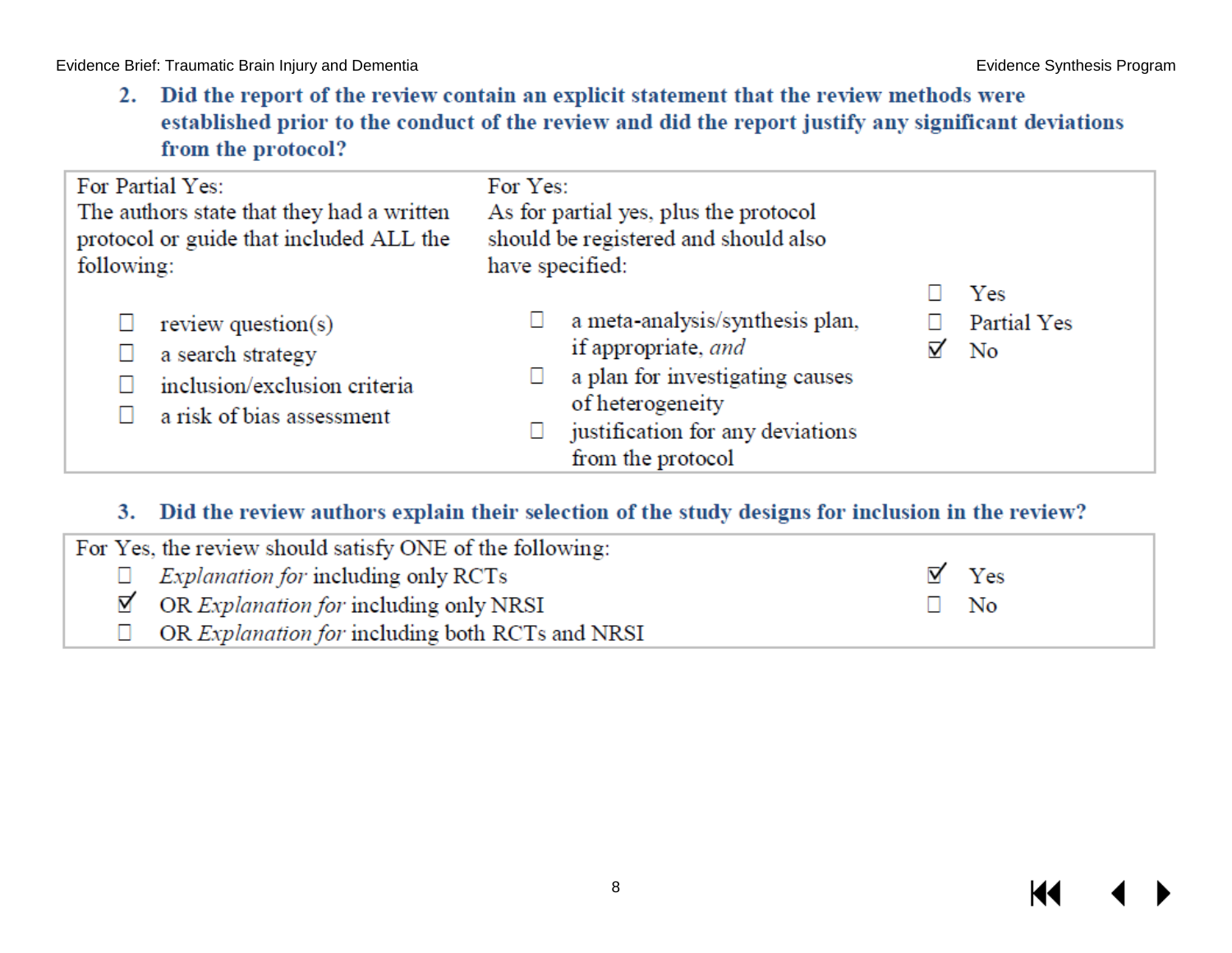### 4. Did the review authors use a comprehensive literature search strategy?

| For Partial Yes (all the following):                                                                                                                                                    | For Yes, should also have (all the<br>following):                                                                                                                                                                                                                                                         |                          |  |
|-----------------------------------------------------------------------------------------------------------------------------------------------------------------------------------------|-----------------------------------------------------------------------------------------------------------------------------------------------------------------------------------------------------------------------------------------------------------------------------------------------------------|--------------------------|--|
| ⊠<br>searched at least 2 databases<br>(relevant to research question)<br>⊠<br>provided key word and/or<br>search strategy<br>☑<br>justified publication restrictions<br>(e.g. language) | ∀<br>searched the reference lists /<br>bibliographies of included<br>studies<br>searched trial/study registries<br>included/consulted content<br>V<br>experts in the field<br>where relevant, searched for<br>grey literature<br>conducted search within 24<br>⊽<br>months of completion of the<br>review | Yes<br>Partial Yes<br>No |  |

#### 5. Did the review authors perform study selection in duplicate?

For Yes, either ONE of the following:

at least two reviewers independently agreed on selection of eligible studies ☑ and achieved consensus on which studies to include

OR two reviewers selected a sample of eligible studies and achieved good  $\Box$ agreement (at least 80 percent), with the remainder selected by one reviewer.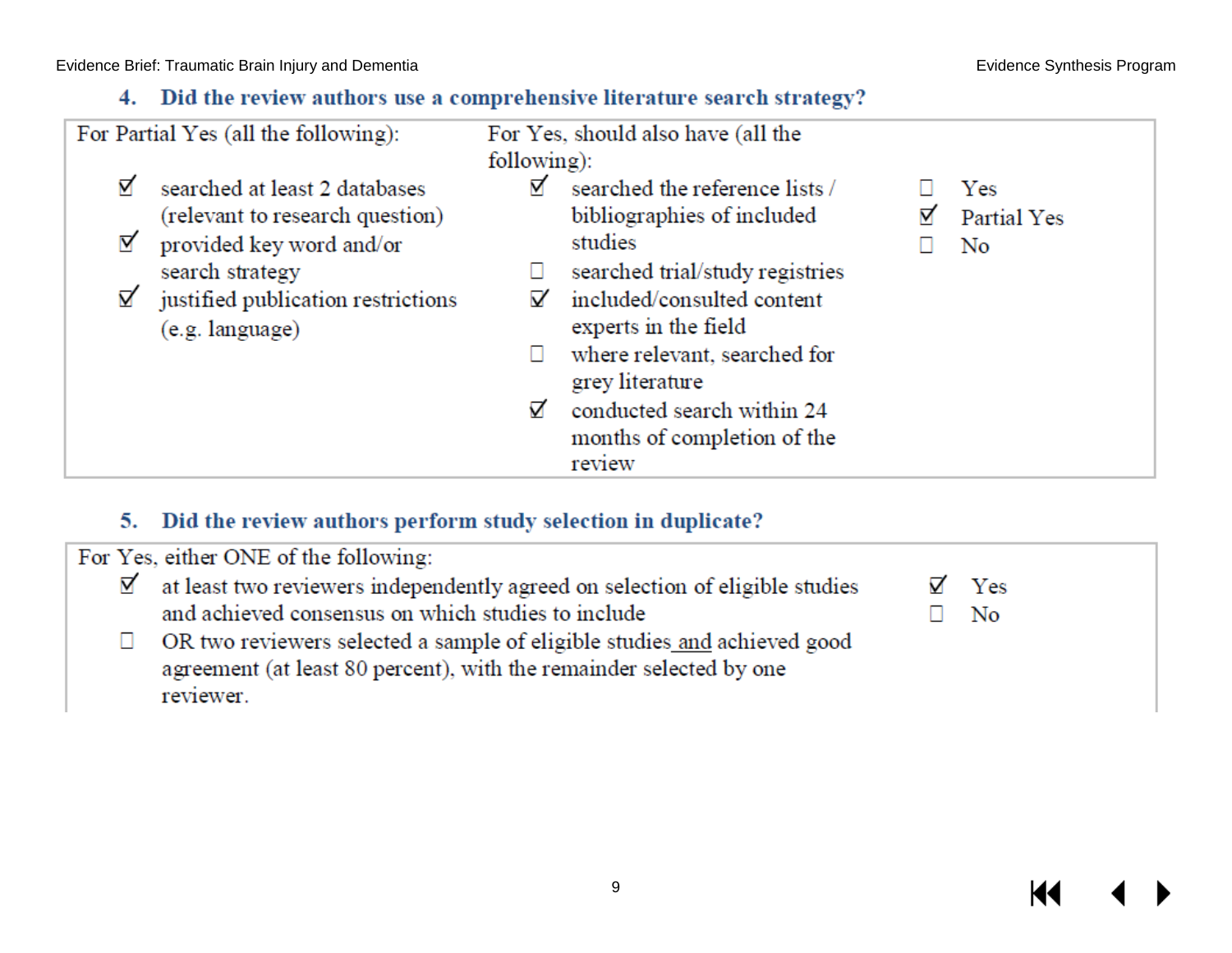#### 6. Did the review authors perform data extraction in duplicate?

| For Yes, either ONE of the following:                                                 |              |
|---------------------------------------------------------------------------------------|--------------|
| $\mathbb{Z}'$ at least two reviewers achieved consensus on which data to extract from | $\nabla$ Yes |
| included studies                                                                      | $\Box$ No    |
| OR two reviewers extracted data from a sample of eligible studies and                 |              |
| achieved good agreement (at least 80 percent), with the remainder                     |              |
| extracted by one reviewer.                                                            |              |

#### 7. Did the review authors provide a list of excluded studies and justify the exclusions?

| For Partial Yes:<br>For Yes, must also have:                                                                                                                                                                                 |              |                                          |
|------------------------------------------------------------------------------------------------------------------------------------------------------------------------------------------------------------------------------|--------------|------------------------------------------|
| $\Box$ provided a list of all potentially<br>$\Box$ Justified the exclusion from<br>relevant studies that were read<br>the review of each potentially<br>in full-text form but excluded<br>relevant study<br>from the review | $\mathbf{1}$ | Yes<br>$\Box$ Partial Yes<br>$\nabla$ No |

#### 8. Did the review authors describe the included studies in adequate detail?

|                             | For Partial Yes (ALL the following):                                                                                          | following:                 | For Yes, should also have ALL the                                                                                                                                                  |                          |
|-----------------------------|-------------------------------------------------------------------------------------------------------------------------------|----------------------------|------------------------------------------------------------------------------------------------------------------------------------------------------------------------------------|--------------------------|
| ☑<br>(NA)<br>(NA)<br>⊠<br>⊠ | described populations<br>described interventions<br>described comparators<br>described outcomes<br>described research designs | ☑<br>(NA)<br>$(NA)$ $\Box$ | described population in detail<br>described intervention in<br>detail (including doses where<br>relevant)<br>described comparator in detail<br>(including doses where<br>relevant) | Yes<br>Partial Yes<br>No |
|                             |                                                                                                                               | (NA)                       | described study's setting<br>timeframe for follow-up                                                                                                                               |                          |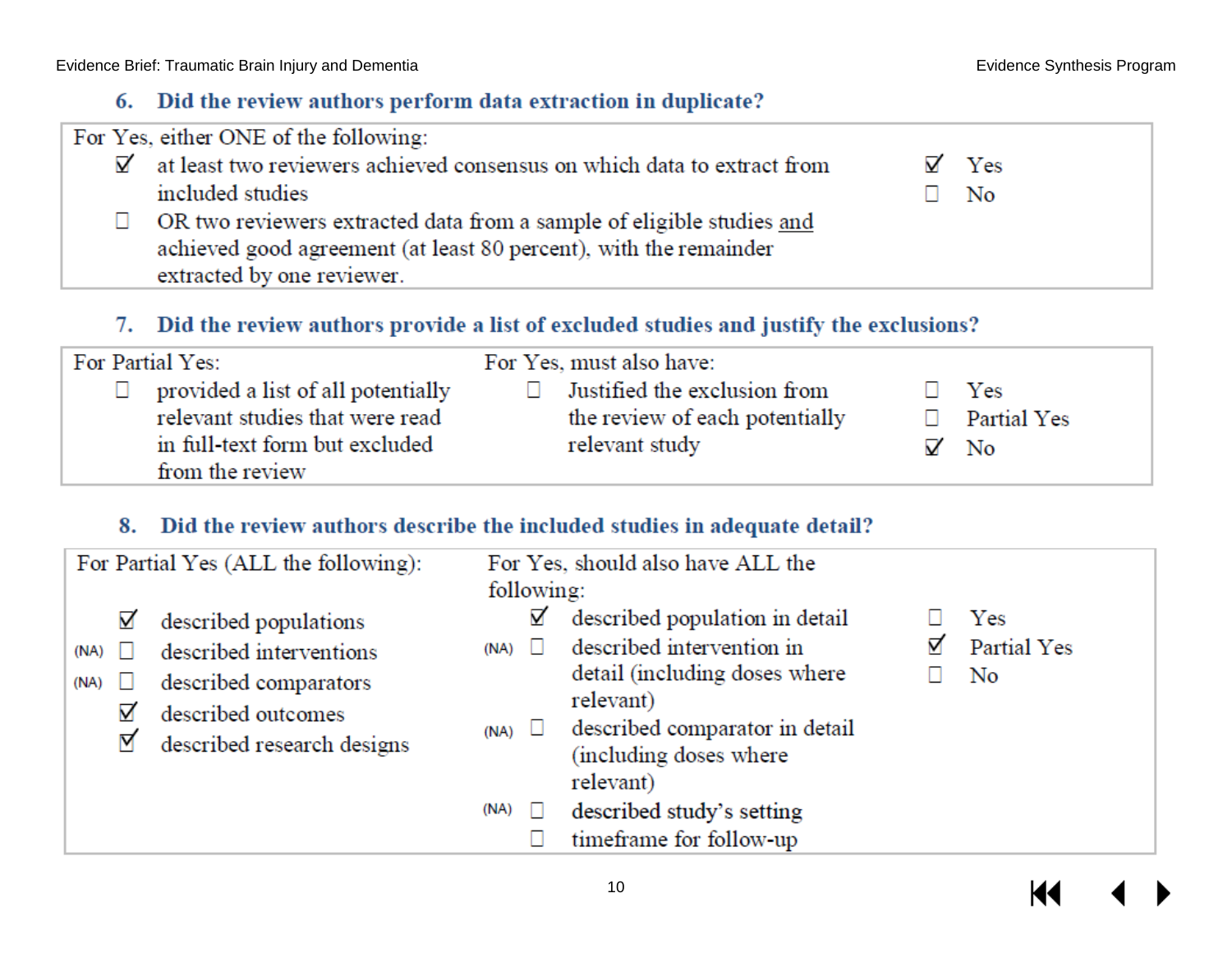9. Did the review authors use a satisfactory technique for assessing the risk of bias (RoB) in individual studies that were included in the review?

| <b>RCTs</b><br>For Partial Yes, must have assessed RoB<br>from<br>unconcealed allocation, and<br>lack of blinding of patients and<br>assessors when assessing<br>outcomes (unnecessary for<br>objective outcomes such as all-<br>cause mortality) | For Yes, must also have assessed RoB<br>from:<br>allocation sequence that was<br>not truly random, and<br>selection of the reported result<br>from among multiple<br>measurements or analyses of a<br>specified outcome      | ☑ | Yes<br>Partial Yes<br>No<br>Includes only<br><b>NRSI</b> |
|---------------------------------------------------------------------------------------------------------------------------------------------------------------------------------------------------------------------------------------------------|------------------------------------------------------------------------------------------------------------------------------------------------------------------------------------------------------------------------------|---|----------------------------------------------------------|
| <b>NRSI</b><br>For Partial Yes, must have assessed<br>RoB:<br>☑<br>from confounding, and<br>☑<br>from selection bias                                                                                                                              | For Yes, must also have assessed RoB:<br>⊽<br>methods used to ascertain<br>exposures and outcomes, and<br>☑<br>selection of the reported result<br>from among multiple<br>measurements or analyses of a<br>specified outcome | ⊽ | Yes<br>Partial Yes<br>No<br>Includes only<br><b>RCTs</b> |

#### 10. Did the review authors report on the sources of funding for the studies included in the review?

| For Yes |                                                                                                                                                               |                           |
|---------|---------------------------------------------------------------------------------------------------------------------------------------------------------------|---------------------------|
|         | Must have reported on the sources of funding for individual studies included<br>in the review. Note: Reporting that the reviewers looked for this information | $\Box$ Yes<br>$\nabla$ No |
|         | but it was not reported by study authors also qualifies                                                                                                       |                           |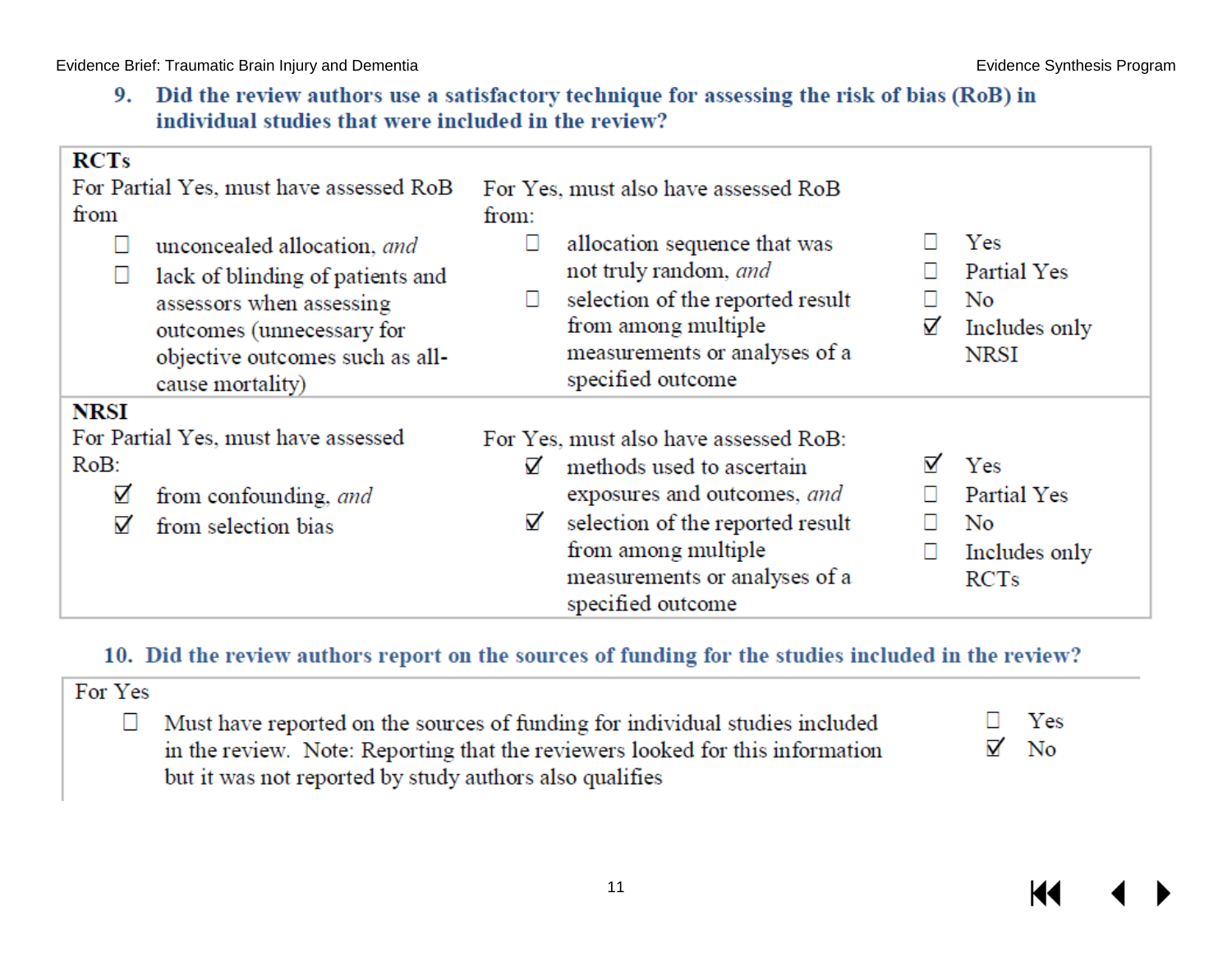11. If meta-analysis was performed did the review authors use appropriate methods for statistical combination of results?

| <b>RCTs</b><br>For Yes:                                                                                                                                                                                                                                                                                                                                                                                                                                                                                                                                                                     |   |                                            |
|---------------------------------------------------------------------------------------------------------------------------------------------------------------------------------------------------------------------------------------------------------------------------------------------------------------------------------------------------------------------------------------------------------------------------------------------------------------------------------------------------------------------------------------------------------------------------------------------|---|--------------------------------------------|
| The authors justified combining the data in a meta-analysis<br>AND they used an appropriate weighted technique to combine<br>Ш<br>study results and adjusted for heterogeneity if present.<br>AND investigated the causes of any heterogeneity                                                                                                                                                                                                                                                                                                                                              | ⊽ | Yes<br>No<br>No meta-analysis<br>conducted |
| <b>For NRSI</b><br>For Yes:<br>☑<br>The authors justified combining the data in a meta-analysis<br>AND they used an appropriate weighted technique to combine<br>☑<br>study results, adjusting for heterogeneity if present<br>AND they statistically combined effect estimates from NRSI that<br>□<br>were adjusted for confounding, rather than combining raw data,<br>or justified combining raw data when adjusted effect estimates<br>were not available<br>AND they reported separate summary estimates for RCTs and<br>(NA)<br>NRSI separately when both were included in the review |   | Yes<br>No<br>No meta-analysis<br>conducted |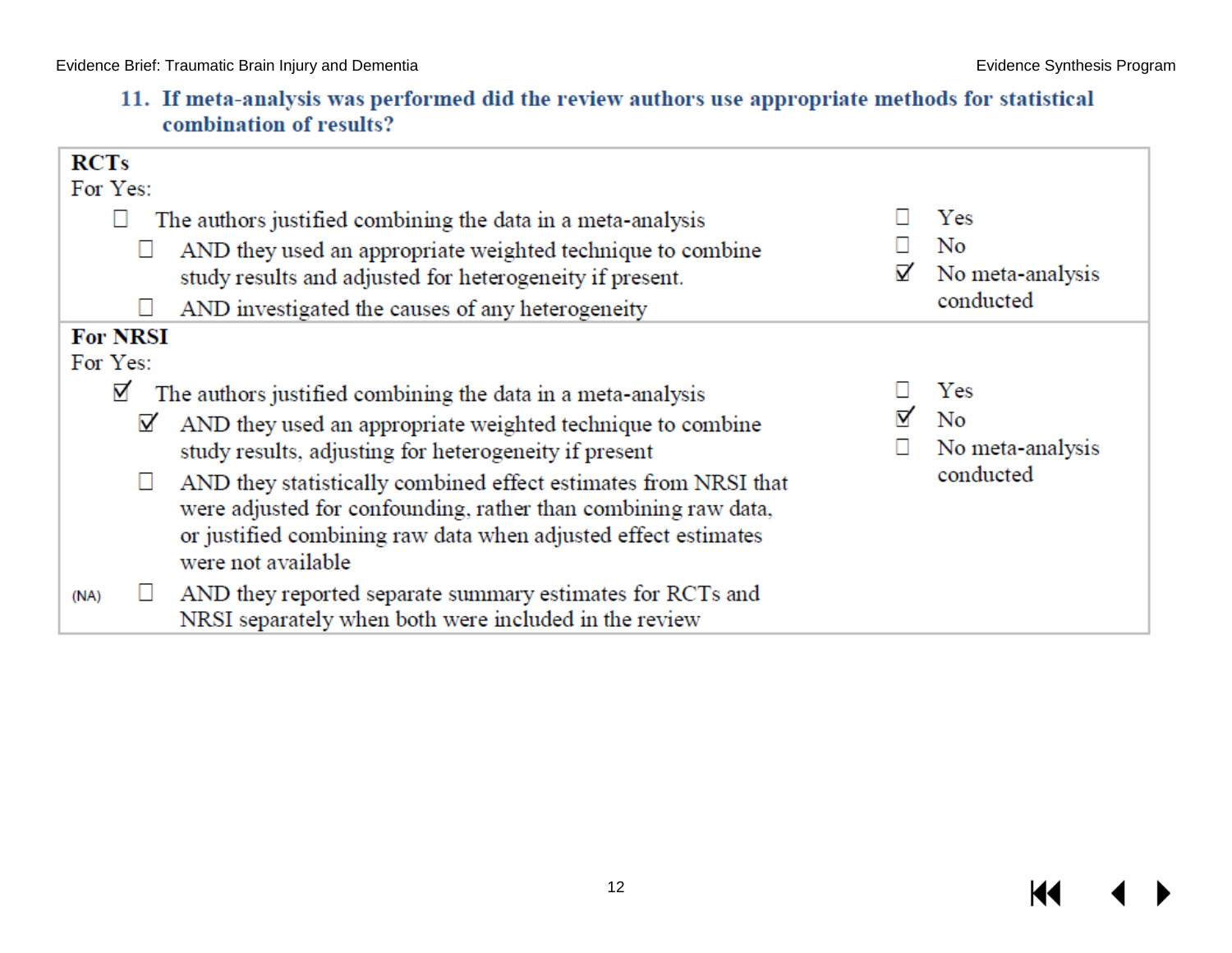К

Evidence Brief: Traumatic Brain Injury and Dementia **Evidence Synthesis Program** Evidence Synthesis Program

12. If meta-analysis was performed, did the review authors assess the potential impact of RoB in individual studies on the results of the meta-analysis or other evidence synthesis?

| For Yes: |                                                                                  |                  |
|----------|----------------------------------------------------------------------------------|------------------|
|          | included only low risk of bias RCTs                                              | $\nabla$ Yes     |
|          | $\boxtimes$ OR, if the pooled estimate was based on RCTs and/or NRSI at variable | No               |
|          | RoB, the authors performed analyses to investigate possible impact of            | No meta-analysis |
|          | RoB on summary estimates of effect.                                              | conducted        |
|          |                                                                                  |                  |

13. Did the review authors account for RoB in individual studies when interpreting/discussing the results of the review?

| For Yes:                                                                                                                                                  |              |
|-----------------------------------------------------------------------------------------------------------------------------------------------------------|--------------|
| $\Box$ included only low risk of bias RCTs                                                                                                                | $\nabla$ Yes |
| $\mathbb{Z}'$ OR, if RCTs with moderate or high RoB, or NRSI were included the<br>review provided a discussion of the likely impact of RoB on the results | $\Box$ No    |

14. Did the review authors provide a satisfactory explanation for, and discussion of, any heterogeneity observed in the results of the review?

| For Yes: |                                                                                       |                     |
|----------|---------------------------------------------------------------------------------------|---------------------|
|          | There was no significant heterogeneity in the results                                 |                     |
|          | $\boxtimes$ OR if heterogeneity was present the authors performed an investigation of | $\triangledown$ Yes |
|          | sources of any heterogeneity in the results and discussed the impact of this          | ∃ No                |
|          | on the results of the review                                                          |                     |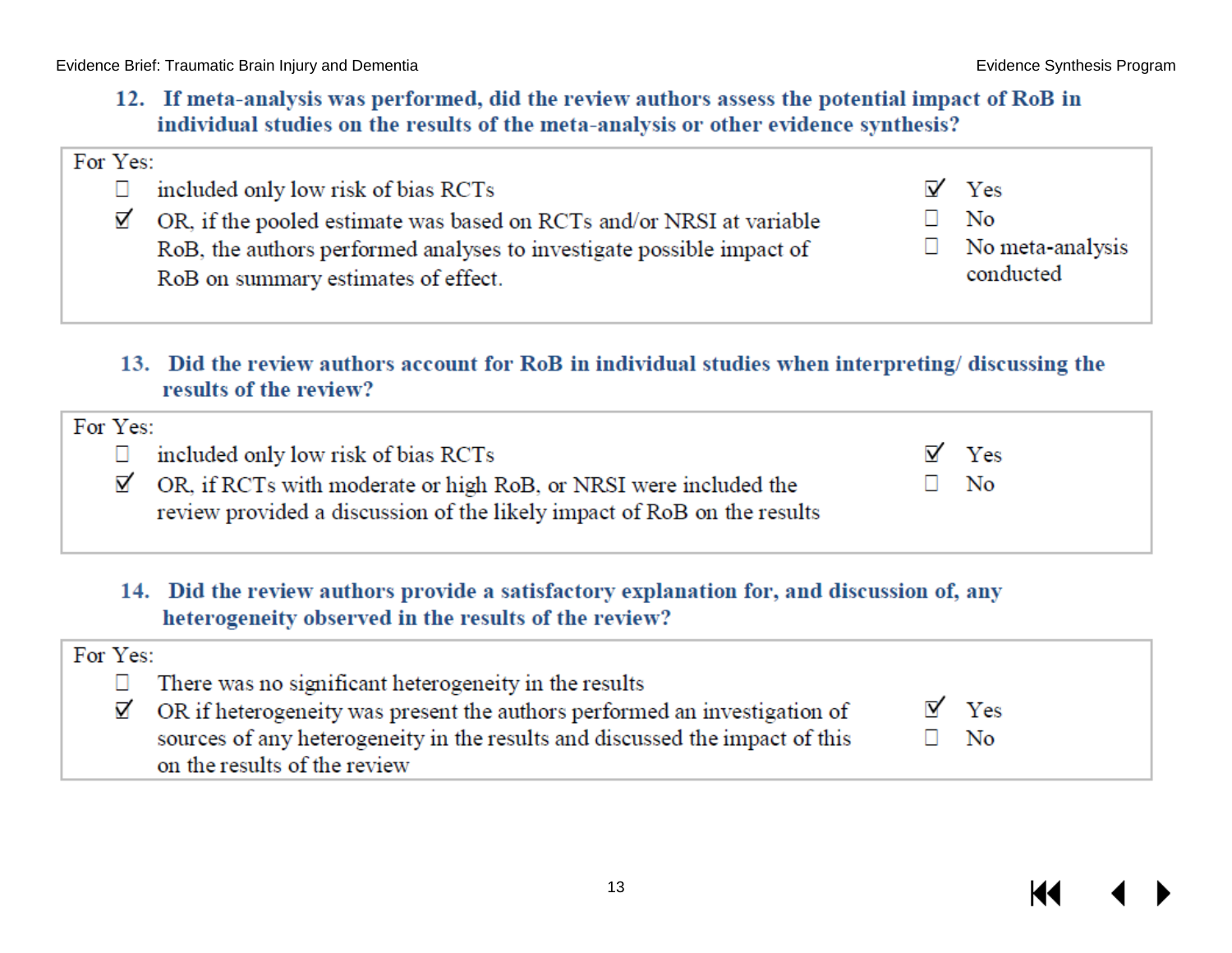15. If they performed quantitative synthesis did the review authors carry out an adequate investigation of publication bias (small study bias) and discuss its likely impact on the results of the review?

| 16. Did the review authors report any potential sources of conflict of interest, including any funding<br>they received for conducting the review?<br>For Yes: |   |                               |
|----------------------------------------------------------------------------------------------------------------------------------------------------------------|---|-------------------------------|
|                                                                                                                                                                |   | No meta-analysis<br>conducted |
| For Yes:<br>⊠<br>performed graphical or statistical tests for publication bias and discussed<br>the likelihood and magnitude of impact of publication bias     | ⊽ | Yes<br>No                     |

| $\Box$ The authors reported no competing interests OR                   | $\Box$ Yes  |
|-------------------------------------------------------------------------|-------------|
| $\Box$ The authors described their funding sources and how they managed | $\nabla$ No |
| potential conflicts of interest                                         |             |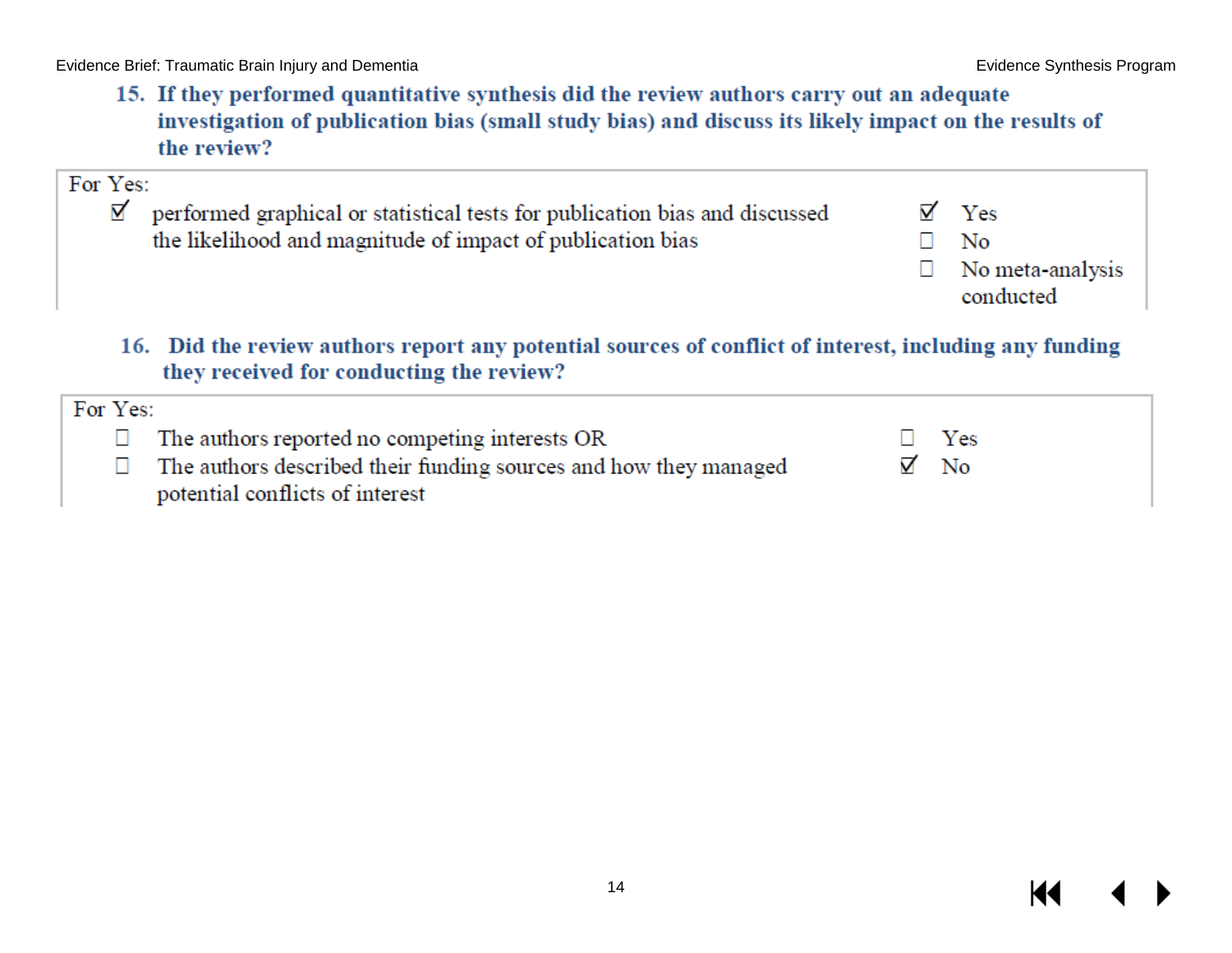#### **Quality Assessment of Observational Studies**

<span id="page-16-0"></span>

| <b>Author</b><br>Year          | <b>Selection bias</b><br>1. Was the sample frame<br>appropriate to address the<br>target population?<br>2. Were study participants<br>sampled in an appropriate<br>way?<br>3. Was the sample size<br>adequate (nationally<br>representative or<br>geographically diverse)?<br>4. Were the study subjects and<br>the setting described in detail? | <b>Detection bias</b><br>5. Were valid methods used for the<br>identification of the condition<br>(dementia)?<br>6. Was the condition (dementia)<br>measured in a standard, reliable way for<br>all participants?               | <b>Confounding bias</b><br>7. Is confounding of the<br>effect of intervention<br>unlikely in this study?<br>8. Are groups balanced in<br>terms of factors that might<br>bias the exposure and<br>outcome association?<br>9. Are the appropriate<br>confounding factors<br>reported and adjusted for<br>in study design or<br>analysis?<br>10. Were confounding<br>domains that were<br>adjusted for measured<br>validly and reliably by the<br>variables available in this<br>study? | <b>Appropriateness of data</b><br>analysis<br>11. Was the data analysis<br>conducted with sufficient coverage<br>of the identified sample?<br>12. Was there appropriate<br>statistical analysis?<br>13. Was the response rate<br>adequate, and if not, was the low<br>response rate managed<br>appropriately? | Overall<br>Rating |
|--------------------------------|--------------------------------------------------------------------------------------------------------------------------------------------------------------------------------------------------------------------------------------------------------------------------------------------------------------------------------------------------|---------------------------------------------------------------------------------------------------------------------------------------------------------------------------------------------------------------------------------|--------------------------------------------------------------------------------------------------------------------------------------------------------------------------------------------------------------------------------------------------------------------------------------------------------------------------------------------------------------------------------------------------------------------------------------------------------------------------------------|---------------------------------------------------------------------------------------------------------------------------------------------------------------------------------------------------------------------------------------------------------------------------------------------------------------|-------------------|
| KQ1                            |                                                                                                                                                                                                                                                                                                                                                  |                                                                                                                                                                                                                                 |                                                                                                                                                                                                                                                                                                                                                                                                                                                                                      |                                                                                                                                                                                                                                                                                                               |                   |
| Hudomiet,<br>2018 <sup>3</sup> | Yes                                                                                                                                                                                                                                                                                                                                              | Unclear                                                                                                                                                                                                                         | <b>NA</b>                                                                                                                                                                                                                                                                                                                                                                                                                                                                            | Yes                                                                                                                                                                                                                                                                                                           | Fair              |
|                                | Nationally representative<br>sample.                                                                                                                                                                                                                                                                                                             | Telephone Interview for Cognitive<br>Status (TICS) a 27-point cognitive scale<br>that included an immediate and delayed<br>10-noun free recall test, a serial seven<br>subtraction test, and a backwards count<br>from 20 test. |                                                                                                                                                                                                                                                                                                                                                                                                                                                                                      |                                                                                                                                                                                                                                                                                                               |                   |
| Langa,<br>20174                | Yes                                                                                                                                                                                                                                                                                                                                              | Unclear                                                                                                                                                                                                                         | <b>NA</b>                                                                                                                                                                                                                                                                                                                                                                                                                                                                            | Yes                                                                                                                                                                                                                                                                                                           | Fair              |
|                                | Nationally representative<br>sample.                                                                                                                                                                                                                                                                                                             | Telephone Interview for Cognitive<br>Status (TICS) a 27-point cognitive scale<br>that included an immediate and delayed<br>10-noun free recall test, a serial seven<br>subtraction test, and a backwards count<br>from 20 test. |                                                                                                                                                                                                                                                                                                                                                                                                                                                                                      |                                                                                                                                                                                                                                                                                                               |                   |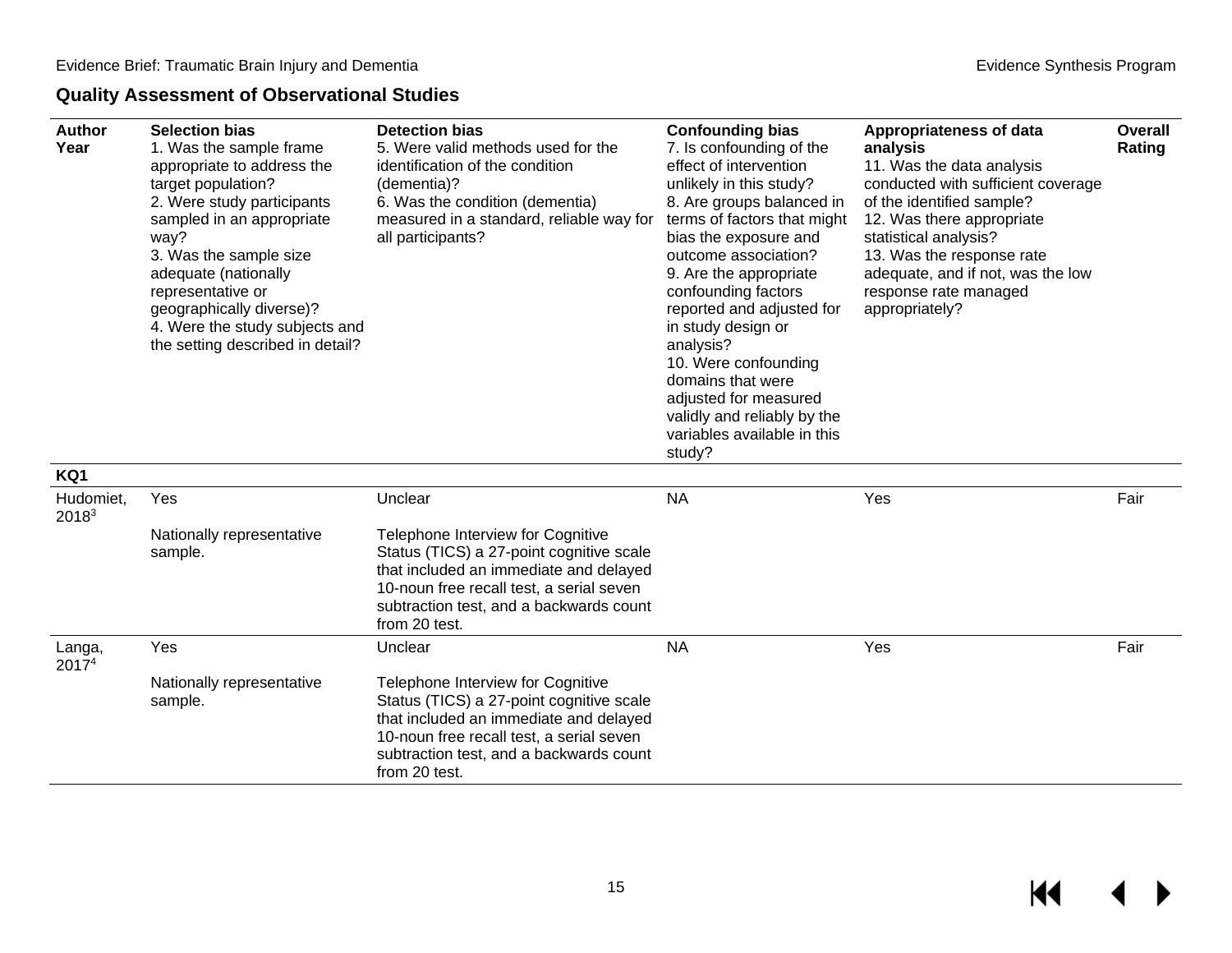$M$ 

 $\blacktriangleright$ 

| <b>Author</b><br>Year        | <b>Selection bias</b><br>1. Was the sample frame<br>appropriate to address the<br>target population?<br>2. Were study participants<br>sampled in an appropriate<br>way?<br>3. Was the sample size<br>adequate (nationally<br>representative or<br>geographically diverse)?<br>4. Were the study subjects and<br>the setting described in detail? | <b>Detection bias</b><br>5. Were valid methods used for the<br>identification of the condition<br>(dementia)?<br>6. Was the condition (dementia)<br>measured in a standard, reliable way for<br>all participants? | <b>Confounding bias</b><br>7. Is confounding of the<br>effect of intervention<br>unlikely in this study?<br>8. Are groups balanced in<br>terms of factors that might<br>bias the exposure and<br>outcome association?<br>9. Are the appropriate<br>confounding factors<br>reported and adjusted for<br>in study design or<br>analysis?<br>10. Were confounding<br>domains that were<br>adjusted for measured<br>validly and reliably by the<br>variables available in this<br>study? | Appropriateness of data<br>analysis<br>11. Was the data analysis<br>conducted with sufficient coverage<br>of the identified sample?<br>12. Was there appropriate<br>statistical analysis?<br>13. Was the response rate<br>adequate, and if not, was the low<br>response rate managed<br>appropriately? | <b>Overall</b><br>Rating |
|------------------------------|--------------------------------------------------------------------------------------------------------------------------------------------------------------------------------------------------------------------------------------------------------------------------------------------------------------------------------------------------|-------------------------------------------------------------------------------------------------------------------------------------------------------------------------------------------------------------------|--------------------------------------------------------------------------------------------------------------------------------------------------------------------------------------------------------------------------------------------------------------------------------------------------------------------------------------------------------------------------------------------------------------------------------------------------------------------------------------|--------------------------------------------------------------------------------------------------------------------------------------------------------------------------------------------------------------------------------------------------------------------------------------------------------|--------------------------|
| Plassman,<br>20075           | Yes                                                                                                                                                                                                                                                                                                                                              | Yes                                                                                                                                                                                                               | <b>NA</b>                                                                                                                                                                                                                                                                                                                                                                                                                                                                            | Yes                                                                                                                                                                                                                                                                                                    | Fair                     |
|                              | Nationally representative<br>sample.                                                                                                                                                                                                                                                                                                             | A 3-4 hour in-home neuropsychological<br>and clinical assessment as well as<br>expert clinician adjudication                                                                                                      |                                                                                                                                                                                                                                                                                                                                                                                                                                                                                      |                                                                                                                                                                                                                                                                                                        |                          |
| KQ <sub>2</sub>              |                                                                                                                                                                                                                                                                                                                                                  |                                                                                                                                                                                                                   |                                                                                                                                                                                                                                                                                                                                                                                                                                                                                      |                                                                                                                                                                                                                                                                                                        |                          |
| Barnes,<br>2014 <sup>6</sup> | Yes                                                                                                                                                                                                                                                                                                                                              | Yes                                                                                                                                                                                                               | Yes                                                                                                                                                                                                                                                                                                                                                                                                                                                                                  | Yes                                                                                                                                                                                                                                                                                                    | Fair                     |
|                              | National VHA database,<br>random sample of 200,000<br>Veterans aged 55 and older,<br>no dementia at baseline.                                                                                                                                                                                                                                    | ICD-9 codes.                                                                                                                                                                                                      | Adjusted for<br>demographics, medical<br>comorbidities, and<br>psychiatric conditions.                                                                                                                                                                                                                                                                                                                                                                                               |                                                                                                                                                                                                                                                                                                        |                          |
| Barnes,<br>2018 <sup>7</sup> | Yes                                                                                                                                                                                                                                                                                                                                              | Yes                                                                                                                                                                                                               | Yes                                                                                                                                                                                                                                                                                                                                                                                                                                                                                  | Yes                                                                                                                                                                                                                                                                                                    | Fair                     |
|                              | All VHA pts from 1 TBI and 1<br>general patient database.                                                                                                                                                                                                                                                                                        | ICD-9 codes.                                                                                                                                                                                                      | Adjusted for<br>demographics, medical<br>comorbidities, and<br>psychiatric conditions.                                                                                                                                                                                                                                                                                                                                                                                               |                                                                                                                                                                                                                                                                                                        |                          |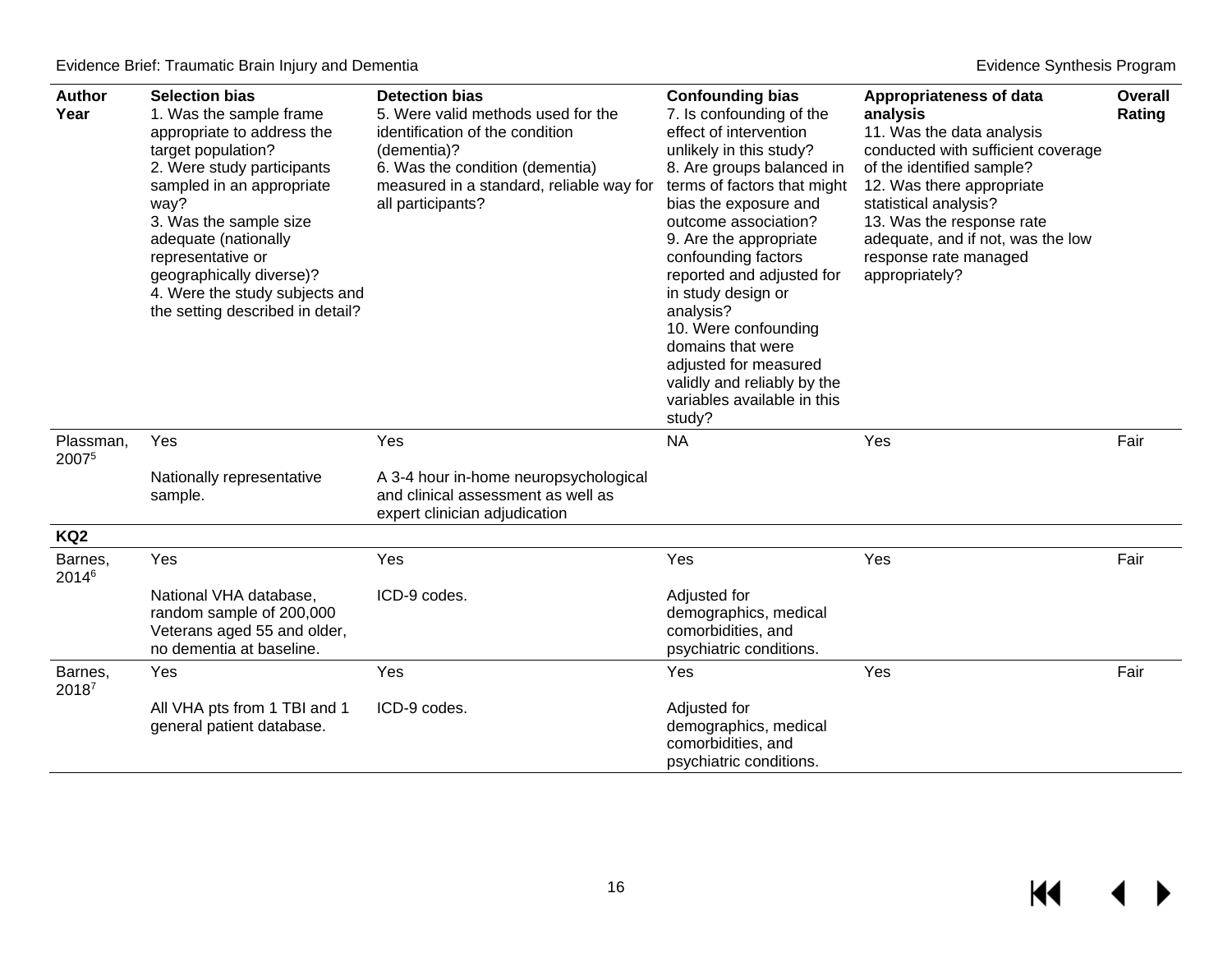| <b>Author</b><br>Year           | <b>Selection bias</b><br>1. Was the sample frame<br>appropriate to address the<br>target population?<br>2. Were study participants<br>sampled in an appropriate<br>way?<br>3. Was the sample size<br>adequate (nationally<br>representative or<br>geographically diverse)?<br>4. Were the study subjects and<br>the setting described in detail? | <b>Detection bias</b><br>5. Were valid methods used for the<br>identification of the condition<br>(dementia)?<br>6. Was the condition (dementia)<br>measured in a standard, reliable way for<br>all participants? | <b>Confounding bias</b><br>7. Is confounding of the<br>effect of intervention<br>unlikely in this study?<br>8. Are groups balanced in<br>terms of factors that might<br>bias the exposure and<br>outcome association?<br>9. Are the appropriate<br>confounding factors<br>reported and adjusted for<br>in study design or<br>analysis?<br>10. Were confounding<br>domains that were<br>adjusted for measured<br>validly and reliably by the<br>variables available in this<br>study? | Appropriateness of data<br>analysis<br>11. Was the data analysis<br>conducted with sufficient coverage<br>of the identified sample?<br>12. Was there appropriate<br>statistical analysis?<br>13. Was the response rate<br>adequate, and if not, was the low<br>response rate managed<br>appropriately? | Overall<br>Rating |
|---------------------------------|--------------------------------------------------------------------------------------------------------------------------------------------------------------------------------------------------------------------------------------------------------------------------------------------------------------------------------------------------|-------------------------------------------------------------------------------------------------------------------------------------------------------------------------------------------------------------------|--------------------------------------------------------------------------------------------------------------------------------------------------------------------------------------------------------------------------------------------------------------------------------------------------------------------------------------------------------------------------------------------------------------------------------------------------------------------------------------|--------------------------------------------------------------------------------------------------------------------------------------------------------------------------------------------------------------------------------------------------------------------------------------------------------|-------------------|
| McMurtray,<br>2006 <sup>8</sup> | No                                                                                                                                                                                                                                                                                                                                               | Yes                                                                                                                                                                                                               | No                                                                                                                                                                                                                                                                                                                                                                                                                                                                                   | Yes                                                                                                                                                                                                                                                                                                    | Fair              |
|                                 | Sampling appropriate (all<br>patients in 4-year period at<br>memory clinic). Study was only<br>conducted in 1 VA. Not a lot of<br>descriptive data of patient<br>comorbidities etc.                                                                                                                                                              | Patients had impairment in 2 or more<br>areas of cognition that caused<br>social/occupational functioning.                                                                                                        | Almost no data on<br>comorbidities, no<br>adjustment for<br>confounders in data<br>analyses.                                                                                                                                                                                                                                                                                                                                                                                         |                                                                                                                                                                                                                                                                                                        |                   |
| Mendez,<br>$2015^9$             | Yes                                                                                                                                                                                                                                                                                                                                              | Yes                                                                                                                                                                                                               | No                                                                                                                                                                                                                                                                                                                                                                                                                                                                                   | No                                                                                                                                                                                                                                                                                                     | Fair              |
|                                 | National Alzheimer's database<br>(populated from NIA-funded<br>Alzheimer's Disease Centers).                                                                                                                                                                                                                                                     | "Clinically probable AD dementia"<br>diagnosed at an Alzheimer's center<br>seems appropriate.                                                                                                                     | Matched controls on<br>gender and years of<br>education (within three<br>years), but no data on<br>comorbidities.                                                                                                                                                                                                                                                                                                                                                                    | They didn't statistically compare<br>EOD vs LOD on baseline<br>characteristics or control for<br>confounders. Hard to say what's<br>driving the difference in TBI<br>between those groups.                                                                                                             |                   |
| Nordstrom,<br>201410            | Unclear                                                                                                                                                                                                                                                                                                                                          | Yes                                                                                                                                                                                                               | Yes                                                                                                                                                                                                                                                                                                                                                                                                                                                                                  | Yes                                                                                                                                                                                                                                                                                                    | Fair              |
|                                 | Large sample, but not enough<br>information to determine if it's<br>nationally representative.                                                                                                                                                                                                                                                   | ICD 8, 9, 10 codes for vascular<br>dementia, alcohol dementia, and<br>dementia of unspecified type but not<br>Lewy bodies, etc.                                                                                   | Adjusted for<br>demographics, medical<br>comorbidities, psychiatric<br>conditions, and family<br>history.                                                                                                                                                                                                                                                                                                                                                                            |                                                                                                                                                                                                                                                                                                        |                   |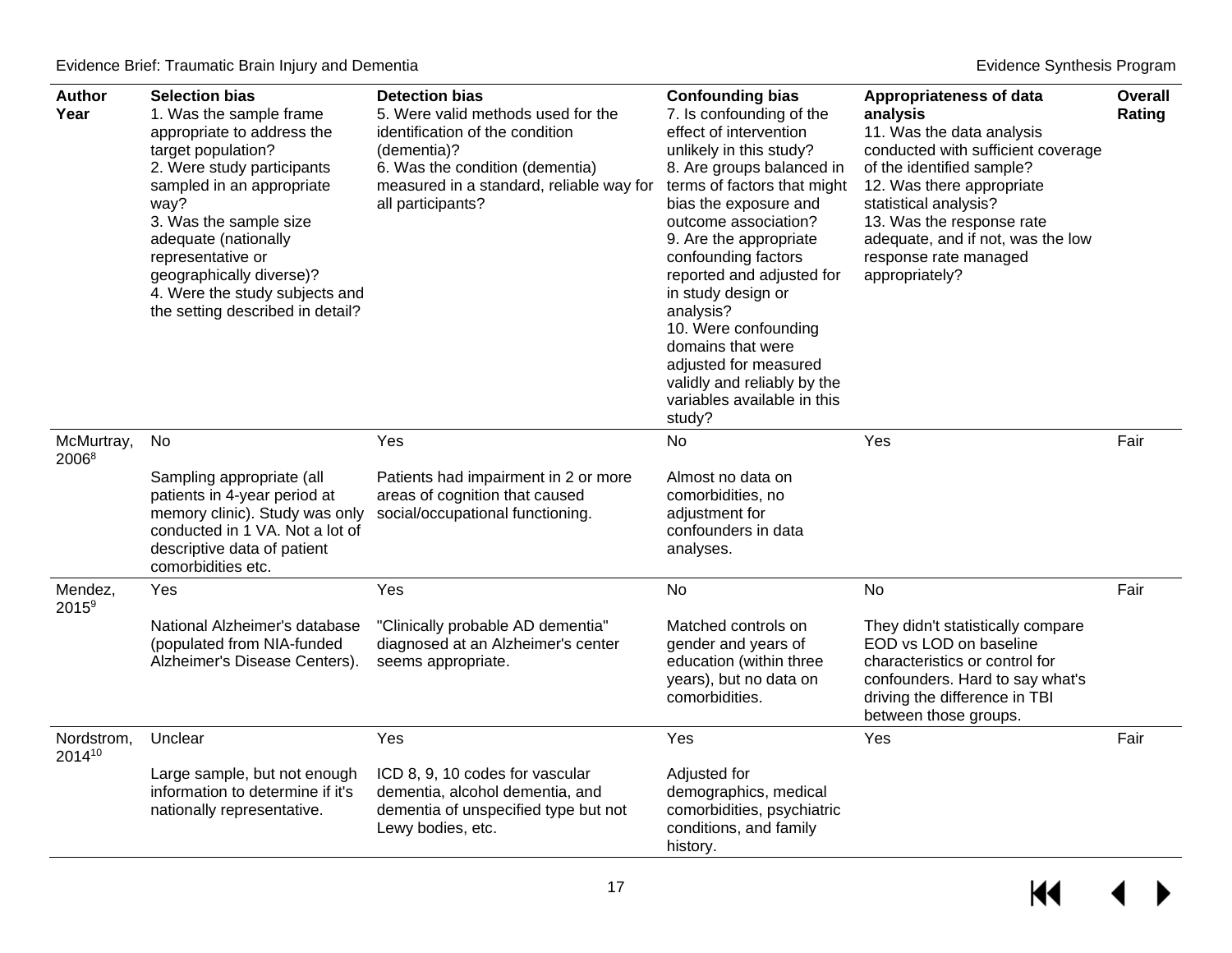| <b>Author</b><br>Year | <b>Selection bias</b><br>1. Was the sample frame<br>appropriate to address the<br>target population?<br>2. Were study participants<br>sampled in an appropriate<br>way?<br>3. Was the sample size<br>adequate (nationally<br>representative or<br>geographically diverse)?<br>4. Were the study subjects and<br>the setting described in detail? | <b>Detection bias</b><br>5. Were valid methods used for the<br>identification of the condition<br>(dementia)?<br>6. Was the condition (dementia)<br>measured in a standard, reliable way for<br>all participants? | <b>Confounding bias</b><br>7. Is confounding of the<br>effect of intervention<br>unlikely in this study?<br>8. Are groups balanced in<br>terms of factors that might<br>bias the exposure and<br>outcome association?<br>9. Are the appropriate<br>confounding factors<br>reported and adjusted for<br>in study design or<br>analysis?<br>10. Were confounding<br>domains that were<br>adjusted for measured<br>validly and reliably by the<br>variables available in this<br>study? | Appropriateness of data<br>analysis<br>11. Was the data analysis<br>conducted with sufficient coverage<br>of the identified sample?<br>12. Was there appropriate<br>statistical analysis?<br>13. Was the response rate<br>adequate, and if not, was the low<br>response rate managed<br>appropriately? | Overall<br>Rating |
|-----------------------|--------------------------------------------------------------------------------------------------------------------------------------------------------------------------------------------------------------------------------------------------------------------------------------------------------------------------------------------------|-------------------------------------------------------------------------------------------------------------------------------------------------------------------------------------------------------------------|--------------------------------------------------------------------------------------------------------------------------------------------------------------------------------------------------------------------------------------------------------------------------------------------------------------------------------------------------------------------------------------------------------------------------------------------------------------------------------------|--------------------------------------------------------------------------------------------------------------------------------------------------------------------------------------------------------------------------------------------------------------------------------------------------------|-------------------|
| Schaffert,<br>201811  | Yes                                                                                                                                                                                                                                                                                                                                              | Yes                                                                                                                                                                                                               | No                                                                                                                                                                                                                                                                                                                                                                                                                                                                                   | Yes                                                                                                                                                                                                                                                                                                    | Fair              |
|                       | National Alzheimer's database<br>(populated from NIA-funded<br>Alzheimer's Disease Centers).                                                                                                                                                                                                                                                     | Diagnoses made by team of physicians<br>and autopsy-confirmed                                                                                                                                                     | Adjusted for sex,<br>education, and race, but<br>not comorbidities.                                                                                                                                                                                                                                                                                                                                                                                                                  |                                                                                                                                                                                                                                                                                                        |                   |

<span id="page-19-0"></span>Abbreviations: TBI = traumatic brain injury; EOD = early-onset Alzheimer's; LOD = late-onset Alzheimer's; ICD = International Classification of Disease; VA = Veterans Affairs; Veterans Health Administration; NIA = National Institute on Aging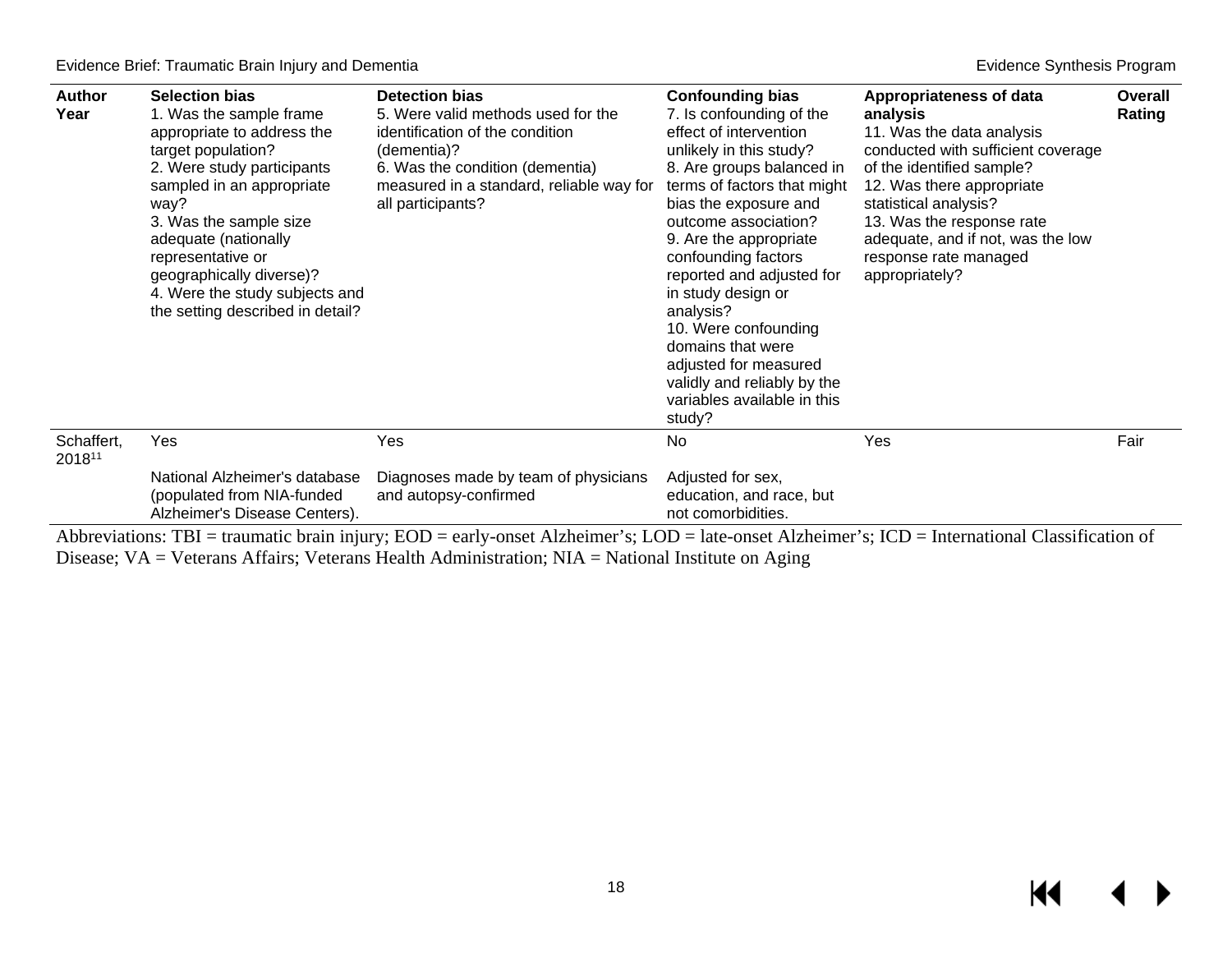## **APPENDIX D. ONGOING STUDIES/EXISTING REGISTRIES**

<span id="page-20-0"></span>

| <b>PI or Researcher</b><br><b>Institution</b>                                                                                      | <b>Study Title</b><br><b>Identifier</b>                                                                                  | <b>Population</b>                                                                           |                         | <b>Comparator Outcomes of Interest</b>                                                                                                                         | <b>Estimated completion</b>                                                       |
|------------------------------------------------------------------------------------------------------------------------------------|--------------------------------------------------------------------------------------------------------------------------|---------------------------------------------------------------------------------------------|-------------------------|----------------------------------------------------------------------------------------------------------------------------------------------------------------|-----------------------------------------------------------------------------------|
| William Walker <sup>12,13</sup><br>Virginia Commonwealth<br>University; McGuire VA<br><b>Medical Center</b>                        | <b>Chronic Effects of</b><br>Neurotrauma Consortium<br>(CENC) Multi-Centre<br><b>Observational Study</b>                 | US Veterans who<br>served in recent<br>military conflicts                                   | TBI vs no<br><b>TBI</b> | Chronic and late-life effects of mild<br>traumatic brain injury (mTBI), including<br>those that may stem from<br>neurodegeneration such as dementia or<br>CTE. | NA: objective is to<br>create a comprehensive<br>database for<br>researchers.     |
| Rudy Rull <sup>14</sup><br>Naval Health Research<br>Center                                                                         | <b>Millennium Cohort Study</b>                                                                                           | US military service<br>members                                                              | TBI vs no<br><b>TBI</b> | Collected information on TBIs, but not<br>on dementia. However, dementia<br>outcomes could be added.                                                           | Enrollment ended in<br>2014 and participants<br>will be followed for 21<br>years. |
| David Weir <sup>15</sup><br>University of Michigan                                                                                 | <b>Health and Retirement</b><br><b>Study (HRS)</b><br>and the Aging,<br>Demographics, and<br><b>Memory Study (ADAMS)</b> | <b>US</b> civilians                                                                         | <b>NA</b>               | Prevalence of dementia.                                                                                                                                        | NA: objective is to<br>create a comprehensive<br>database for<br>researchers.     |
| Raymond Rosen <sup>16</sup><br>VA Boston Healthcare<br>System; New England<br><b>Research Institutes;</b><br>Department of Defense | <b>Project VALOR (Veterans'</b><br>After-discharge<br><b>Longitudinal Registry)</b>                                      | <b>US Veterans from</b><br>Operation Iraqi<br>Freedom/ Operation<br><b>Enduring Freedom</b> | TBI vs no<br><b>TBI</b> | Collected information on TBIs, but not<br>on dementia. However, dementia<br>outcomes could be added.                                                           | NA: objective is to<br>create a comprehensive<br>database for<br>researchers.     |
| Mohammed Ahmed <sup>17</sup><br>University of California, San<br>Diego                                                             | <b>National Alzheimer's</b><br><b>Coordinating Center</b><br>(NACC) Database                                             | <b>US civilians</b>                                                                         | TBI vs no<br>TBI        | Collected information on the<br>progression and diagnosis of dementia.                                                                                         | NA: objective is to<br>create a comprehensive<br>database for<br>researchers.     |
| Victoria Davey <sup>18</sup><br>Veteran Affairs Office of<br><b>Patient Care Services</b>                                          | <b>Vietnam Era Health</b><br>Retrospective<br><b>Observational Study (VE-</b><br><b>HEROeS)</b><br>NCT02825602           | US Veterans who<br>served during the<br>Vietnam era                                         | TBI vs no<br><b>TBI</b> | Dementia                                                                                                                                                       | TBD: Study is active,<br>not recruiting.                                          |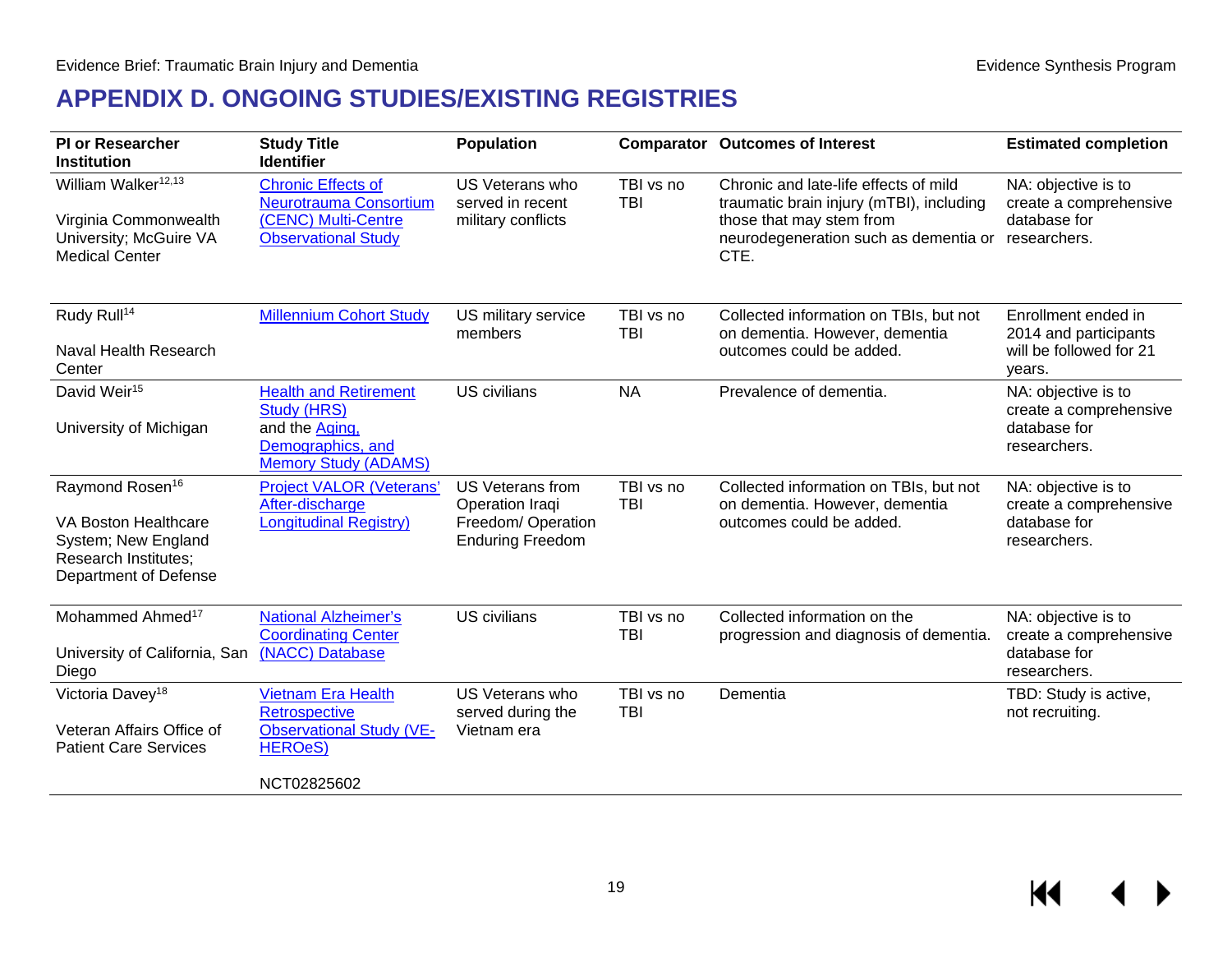## **APPENDIX E. PEER REVIEW COMMENT TABLE**

| <b>Comment#</b>                                                           | Reviewer#      | <b>Comment</b>                                                                                                                                                                | <b>Author Response</b>                                                                                                                                                                                                                                                                 |  |  |  |  |  |
|---------------------------------------------------------------------------|----------------|-------------------------------------------------------------------------------------------------------------------------------------------------------------------------------|----------------------------------------------------------------------------------------------------------------------------------------------------------------------------------------------------------------------------------------------------------------------------------------|--|--|--|--|--|
| Are the objectives, scope, and methods for this review clearly described? |                |                                                                                                                                                                               |                                                                                                                                                                                                                                                                                        |  |  |  |  |  |
|                                                                           | 1              | Yes                                                                                                                                                                           | None                                                                                                                                                                                                                                                                                   |  |  |  |  |  |
| $\boldsymbol{2}$                                                          | $\overline{2}$ | Yes                                                                                                                                                                           | None                                                                                                                                                                                                                                                                                   |  |  |  |  |  |
| 3                                                                         | 3              | Yes                                                                                                                                                                           | None                                                                                                                                                                                                                                                                                   |  |  |  |  |  |
| 4                                                                         | 4              | Yes                                                                                                                                                                           | None                                                                                                                                                                                                                                                                                   |  |  |  |  |  |
| 5                                                                         | 5              | Yes                                                                                                                                                                           | None                                                                                                                                                                                                                                                                                   |  |  |  |  |  |
|                                                                           |                | Is there any indication of bias in our synthesis of the evidence?                                                                                                             |                                                                                                                                                                                                                                                                                        |  |  |  |  |  |
| 6                                                                         | 1              | No                                                                                                                                                                            | None                                                                                                                                                                                                                                                                                   |  |  |  |  |  |
| $\overline{7}$                                                            | $\overline{2}$ | <b>No</b>                                                                                                                                                                     | None                                                                                                                                                                                                                                                                                   |  |  |  |  |  |
| 8                                                                         | 3              | No                                                                                                                                                                            | None                                                                                                                                                                                                                                                                                   |  |  |  |  |  |
| 9                                                                         | 4              | No                                                                                                                                                                            | None                                                                                                                                                                                                                                                                                   |  |  |  |  |  |
| 10                                                                        | 5              | <b>No</b>                                                                                                                                                                     | None                                                                                                                                                                                                                                                                                   |  |  |  |  |  |
|                                                                           |                | Are there any published or unpublished studies that we may have overlooked?                                                                                                   |                                                                                                                                                                                                                                                                                        |  |  |  |  |  |
| 11                                                                        | 1              | Yes - Most recent K Yaffe on sex differences might be<br>cconsidered                                                                                                          | Thank you. We have added the following reference to the<br>background section where we had already identified sex as<br>a potential confounder of the relationship between TBI and<br>dementia.                                                                                        |  |  |  |  |  |
|                                                                           |                |                                                                                                                                                                               | Snyder HM, Asthana S, Bain L, et al. Sex biology<br>contributions to vulnerability to Alzheimer's disease: A think<br>tank convened by the Women's Alzheimer's Research<br>Initiative. Alzheimer's & dementia: the journal of the<br>Alzheimer's Association. 2016; 12(11): 1186-1196. |  |  |  |  |  |
| 12                                                                        | $\overline{2}$ | <b>No</b>                                                                                                                                                                     | None                                                                                                                                                                                                                                                                                   |  |  |  |  |  |
| 13                                                                        | 3              | <b>No</b>                                                                                                                                                                     | None                                                                                                                                                                                                                                                                                   |  |  |  |  |  |
| 14                                                                        | 4              | Yes - They are embedded in my comments                                                                                                                                        | See comments in "additional suggestions or comments"<br>section.                                                                                                                                                                                                                       |  |  |  |  |  |
| 15                                                                        | 5              | <b>No</b>                                                                                                                                                                     | None                                                                                                                                                                                                                                                                                   |  |  |  |  |  |
|                                                                           |                | Additional suggestions or comments can be provided below. If applicable, please indicate the page and line numbers from the draft report.                                     |                                                                                                                                                                                                                                                                                        |  |  |  |  |  |
| 16                                                                        |                | Accept as is                                                                                                                                                                  | None                                                                                                                                                                                                                                                                                   |  |  |  |  |  |
| 17                                                                        | $\overline{2}$ | None, this report includes all of the relevant references and<br>presents the material in the appropriate scientific manner. Highly<br>readable format and clear conclusions. | None                                                                                                                                                                                                                                                                                   |  |  |  |  |  |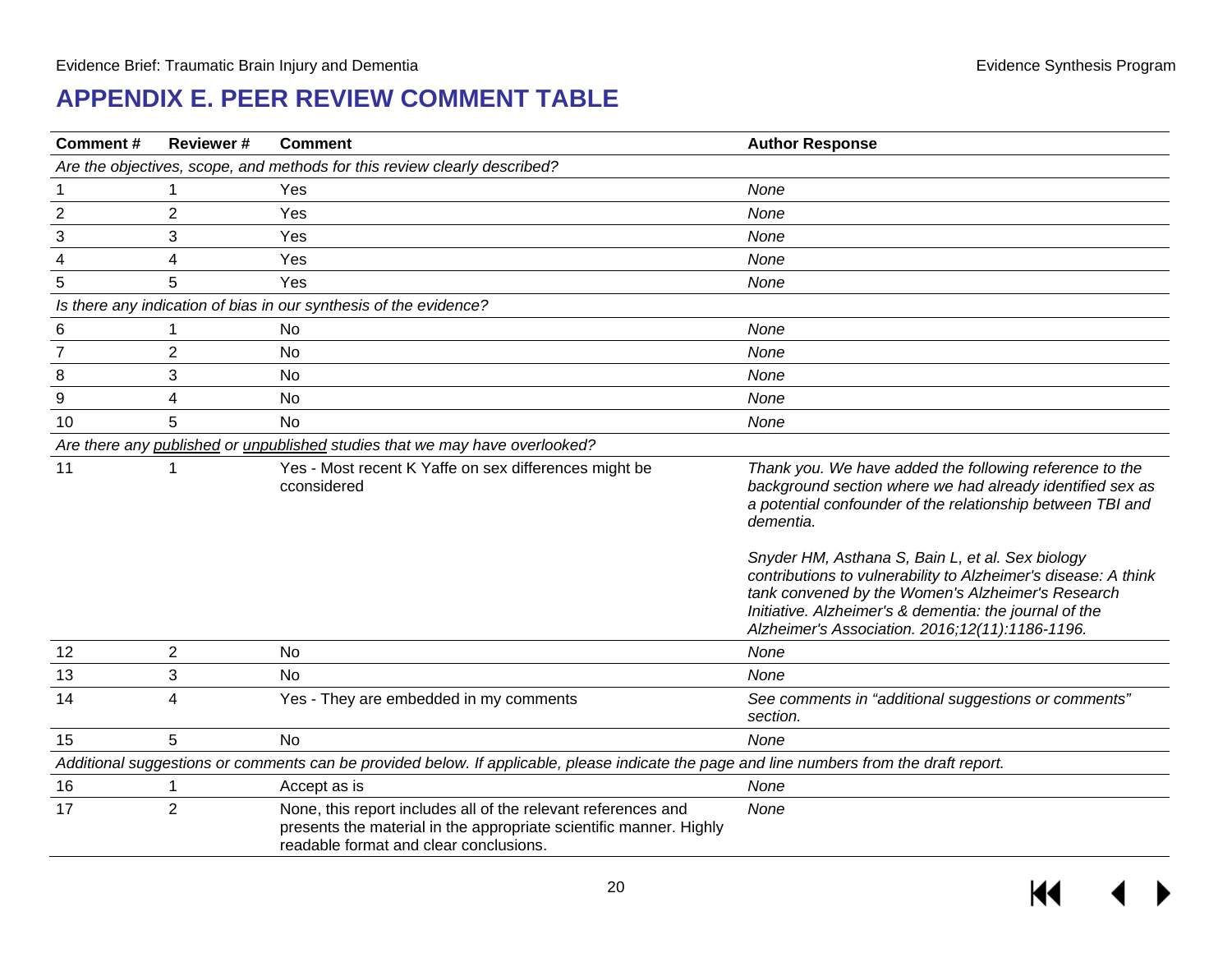| 18 | 3                       | Page 1 line 46 How about the rate of EOD                                                                                                                                      | We added the sentence "No studies were identified on the<br>comparative prevalence of dementia among younger (<65<br>years) Veteran and civilian populations" to both the<br><b>Executive Summary and Findings sections.</b>                                                                                                     |
|----|-------------------------|-------------------------------------------------------------------------------------------------------------------------------------------------------------------------------|----------------------------------------------------------------------------------------------------------------------------------------------------------------------------------------------------------------------------------------------------------------------------------------------------------------------------------|
| 19 | 3                       | Page 2 line 19 and the Prospective Chronic Effects (instead of<br>"and the Chronic Effects of Neurotrauma Consortium (CENC))                                                  | We clarified that research from VE-HEROeS is retrospective<br>and research from CENC is prospective.                                                                                                                                                                                                                             |
| 20 | 3                       | Page 2 line 46 6 to 16%                                                                                                                                                       | Corrected so this says "6 to 16%."                                                                                                                                                                                                                                                                                               |
| 21 | 3                       | Page 5 line 13 delete "such as PTSD"                                                                                                                                          | PTSD is one example of a mental health condition whose<br>symptoms overlap with TBI. However, we deleted the<br>specific mention of it here as the important point is that TBI<br>and dementia have overlapping symptoms.                                                                                                        |
| 22 | 3                       | Page 5 line 25 along with academic and private entities                                                                                                                       | Changed "partners" to "entities."                                                                                                                                                                                                                                                                                                |
| 23 | 3                       | Page 5 lines 43-45 Incorrect, CTE goes back to the 1920's                                                                                                                     | Deleted "relatively newly identified."                                                                                                                                                                                                                                                                                           |
| 24 | 3                       | Page 17 lines 27-28 Amyloid is not associated with TBI dementia<br>or the loosely described condition of CTE. This study has many<br>problems and probably should be avoided. | We deleted this sentence and instead reference the Barnes<br>2018 study, which describes other potential causal<br>pathways.                                                                                                                                                                                                     |
| 25 | 3                       | Page 17 57-60 (the two mentions of "dementia") Should read<br>Alzheimer's Disease, not dementia                                                                               | Changed to "Alzheimer's Disease."                                                                                                                                                                                                                                                                                                |
| 26 | 3                       | Page 18 line 5 CENC0001                                                                                                                                                       | Changed to "CENC0001"                                                                                                                                                                                                                                                                                                            |
| 27 | $\overline{\mathbf{4}}$ | Given the study limitations, the report could include MCI and other<br>clinical neurodegenerative syndromes in relation to TBI.                                               | To the "Clinical and Future Research Implications" section<br>of the Discussion, we added a sentence suggesting the<br>need for an updated systematic review in the future that has<br>a broader scope of neurodegenerative syndromes, including<br>MCI.                                                                         |
| 28 | $\overline{4}$          | It would also be informative for the authors to extract the<br>confounding variables of most concern.                                                                         | We reported information on which confounders were<br>controlled for in each study in "Appendix C: Quality<br>Assessment of Included Studies" which appears in the<br>Supplementary Materials. In cases where authors did not<br>adequately control for confounders, we noted which of these<br>confounders were of most concern. |
| 29 | 5                       | excellent report                                                                                                                                                              | None                                                                                                                                                                                                                                                                                                                             |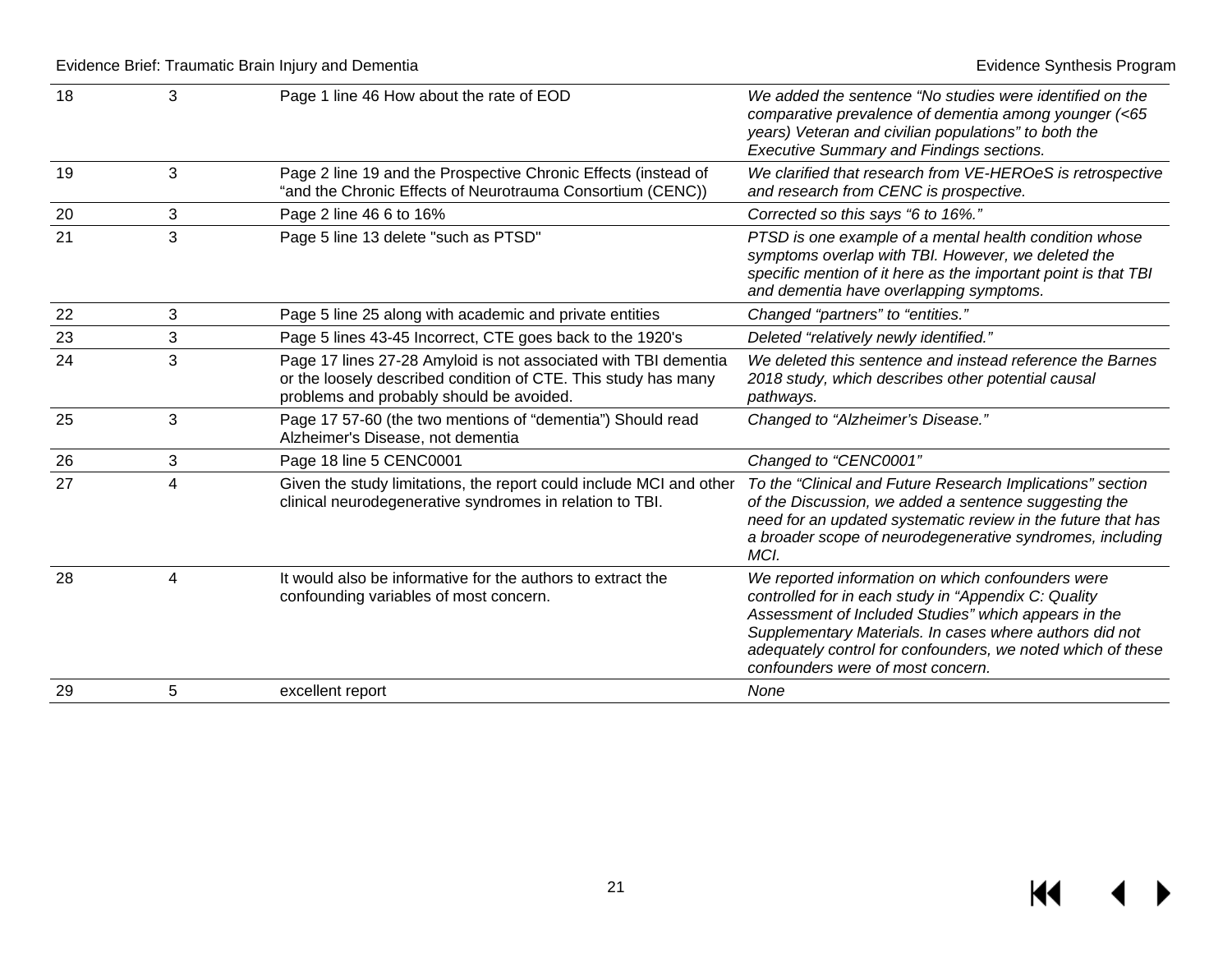### <span id="page-23-0"></span>**REFERENCES**

1. Shea BJ, Reeves BC, Wells G, et al. AMSTAR 2: a critical appraisal tool for systematic reviews that include randomised or non-randomised studies of healthcare interventions, or both. *BMJ.* 2017;358:j4008.

2. Williamson V, Stevelink SAM, Greenberg K, Greenberg N. Prevalence of mental health disorders in elderly US military veterans: a meta-analysis and systematic review. *Am J Geriatr Psychiatry.* 2018;26(5):534-545.

3. Hudomiet P, Hurd MD, Rohwedder S. Dementia prevalence in the United States in 2000 and 2012: estimates based on a nationally representative study. *J Gerontol B Psychol Sci Soc Sci.*  2018;73(suppl\_1):S10-s19.

4. Langa KM, Larson EB, Crimmins EM, et al. A comparison of the prevalence of dementia in the United States in 2000 and 2012. *JAMA Intern Med.* 2017;177(1):51-58.

5. Plassman BL, Langa KM, Fisher GG, et al. Prevalence of dementia in the United States: The Aging, Demographics, and Memory Study. *Neuroepidemiology.* 2007;29(1-2):125-132.

6. Barnes DE, Kaup A, Kirby KA, Byers AL, Diaz-Arrastia R, Yaffe K. Traumatic brain injury and risk of dementia in older veterans. *Neurology.* 2014;83(4):312-319.

7. Barnes DE, Byers AL, Gardner RC, Seal KH, Boscardin WJ, Yaffe K. Association of mild traumatic brain injury with and without loss of consciousness with dementia in US military veterans. *JAMA Neurol.* 2018;75(9):1055-1061.

<span id="page-23-1"></span>8. McMurtray A, Clark DG, Christine D, Mendez MF. Early-onset dementia: frequency and causes compared to late-onset dementia. *Dement Geriatr Cogn Disord.* 2006;21(2):59-64.

<span id="page-23-2"></span>9. Mendez MF, Paholpak P, Lin A, Zhang JY, Teng E. Prevalence of traumatic brain injury in early versus late-onset Alzheimer's disease. *J Alzheimers Dis.* 2015;47(4):985-993.

10. Nordstrom P, Michaelsson K, Gustafson Y, Nordstrom A. Traumatic brain injury and young onset dementia: a nationwide cohort study. *Ann Neurol.* 2014;75(3):374-381.

11. Schaffert J, LoBue C, White CL, III, et al. Traumatic brain injury history is associated with an earlier age of dementia onset in autopsy-confirmed Alzheimer's disease. *Neuropsychology.* 2018;32(4):410-416.

12. Walker WC, Carne W, Franke LM, et al. The Chronic Effects of Neurotrauma Consortium (CENC) multi-centre observational study: description of study and characteristics of early participants. *Brain Inj.* 2016;30(12):1469-1480.

13. Walker WC, Hirsch S, Carne W, et al. Chronic Effects of Neurotrauma Consortium (CENC) multicentre study interim analysis: differences between participants with positive versus negative mild TBI histories. *Brain Inj.* 2018;32(9):1079-1089.